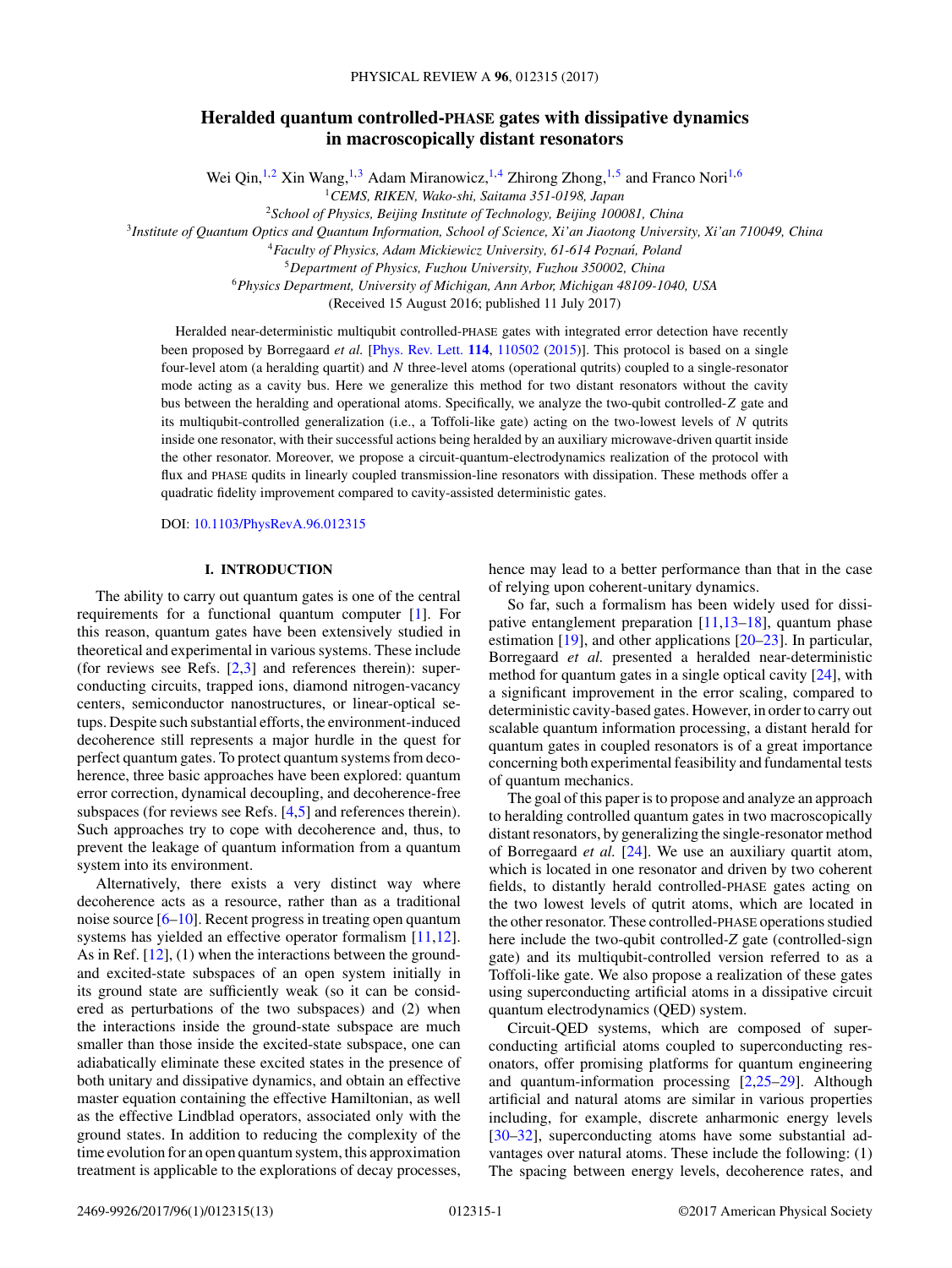<span id="page-1-0"></span>coupling strengths between different circuit elements are tunable by adjusting external parameters, thus, providing flexibility for quantum information processing [\[2,3\]](#page-10-0). (2) The potential energies of natural atoms have an inversion symmetry, leading to a well-defined parity symmetry for each eigenstate. Thus, an allowable dipole transition requires a parity change, and can only occur between the two eigenstates having different parities. However, the potential energies of superconducting artificial atoms can be controlled [\[33\]](#page-11-0) by external parameters, and, in turn, the inversion symmetry can be broken or unbroken. When the symmetry is unbroken, each eigenstate of an artificial atom can have a well-defined parity symmetry and, thus, exhibit a transition behavior similar to natural atoms. But when the symmetry is broken, then there is no well-defined parity symmetry for each eigenstate and, thus, the microwaveinduced single-photon transition between any two eigenstates can be possible. That is, the selection rules can easily be modified [\[34\]](#page-11-0). (3) The couplings between different circuit elements can be strong, ultrastrong (for reviews see Refs. [\[3](#page-10-0)[,32\]](#page-11-0)), or even deep strong [\[35\]](#page-11-0), which, in particular, enable efficient state preparation within a short time and with a high fidelity.

Specifically, based on circuit QED we realize a distant herald for a multiqubit Toffoli-like gate, whose the fidelity scaling is quadratically improved as compared to unitary-dynamicsbased gates in cavities [\[24,36\]](#page-11-0); moreover, heralded controlled*-Z* gates even with more significant improvements can also be achieved by using single-qubit operations. Note that the conditional measurement on the heralding atom is performed to remove the detected errors from the quantum gate. Thus, these detected errors can reduce only the success probability but not the gate fidelity. When the gate is successful, the gate fidelity can still be very high as limited only by the undetected errors. In contrast to previous works, a macroscopically distant herald for quantum gates is proposed in superconducting circuits via the combined effect of the dissipative and unitary dynamics, thereby having the potential advantage of high efficiency in experimental scenarios. By considering only the *d* lowest energy levels of a superconducting artificial atom, one can use them as a logical qudit for performing quantum operations. In special cases, one can operate with a qubit (for  $d = 2$ ), qutrit (for  $d = 3$ ), or quartit (ququart, for  $d = 4$ ). Here we will analyze these special qudits.

This paper is organized as follows. In Sec. II we describe a physical model for heralded quantum PHASE gates and propose a superconducting circuit for its realization. In Sec. [III](#page-3-0) we derive the effective master equation, which is used in Sec. [IV](#page-5-0) to realize a multiqubit Toffoli-like gate. Working with singlequbit operations, Sec. [V](#page-6-0) then presents a heralded controlled*-Z* gate. The last section is our summary. A detailed derivation of the effective master equation, which is applied in Sec. [III,](#page-3-0) is given in the Appendix.

# **II. PHYSICAL MODEL IN SUPERCONDUCTING CIRCUITS**

The basic idea underlying our protocol is schematically illustrated in Figs. 1 and [2.](#page-2-0) Figure 1 shows our proposal of the circuit-QED implementation of the protocol based on superconducting qudits, while the corresponding energy-level diagrams of the qudits are depicted in Fig. [2.](#page-2-0) Specifically,



FIG. 1. (a) Schematic diagram of a superconducting circuit layout, which shows our implementation of a heralded near-deterministic controlled multiqubit Toffoli-like gate and, in a special case, the two-qubit controlled-*Z* (CZ) gate. Two transmission-line resonators (TLRs), labeled by *A* and *B*, are linearly coupled via a capacitor. Resonator *A* is coupled to a PHASE quartit (e.g., a four-level qudit) via a capacitance, while resonator *B* is coupled to *N* identical flux qutrits (e.g., three-level qudits). Such circuit elements can be controlled via ac and dc signals through the control lines. The distance between the qudit and qutrits can be of order of cm due to the macroscopic length of the resonators. (b) An energy-level diagram for a prototypical phase quartit, and (c) that diagram for a typical flux qutrit. Here we assume that the energy potential for the quartit is cubic and for the qutrit is an asymmetric double well. Note that both flux and PHASE qudits can be tuned (for example, by adjusting the flux bias in the qudit loop) to obtain exactly two, three, or four levels. For example, following the method of Refs. [\[37,38\]](#page-11-0), the PHASE qudit state can be controlled by an ac signal  $I_{\text{SC}}$ , while a dc signal  $I_{\text{B}}$  is used to bias the circuit. Moreover, a short measurement pulse  $I_M$  is applied to decrease the barrier in the energy potential well of panel (b) to enable given upper states to tunnel out of the well. These tunneling currents can be detected by another SQUID, which, for brevity, is not plotted here. Thus, the proposed quantum gates can be realized, based solely on flux or PHASE qudits, or other superconducting qudits. The successful operation of this Toffoli-like gate is heralded by the detection of the quartit in its ground state  $|g_1\rangle$ .

we consider two superconducting transmission-line resonators *A* and *B*, connected by a capacitor [\[39\]](#page-11-0). The coupling Hamiltonian, of strength  $J$ , for the two resonators can be expressed as (hereafter we set  $\hbar = 1$ )

$$
H_{AB} = J(a_A a_B^{\dagger} + a_A^{\dagger} a_B), \tag{1}
$$

where  $a_A$   $(a_B)$  is the annihilation operator of the resonator *A* (*B*). We assume that superconducting artificial atoms, which are treated as qudits (i.e., *d*-level quantum systems) [\[38,40\]](#page-11-0),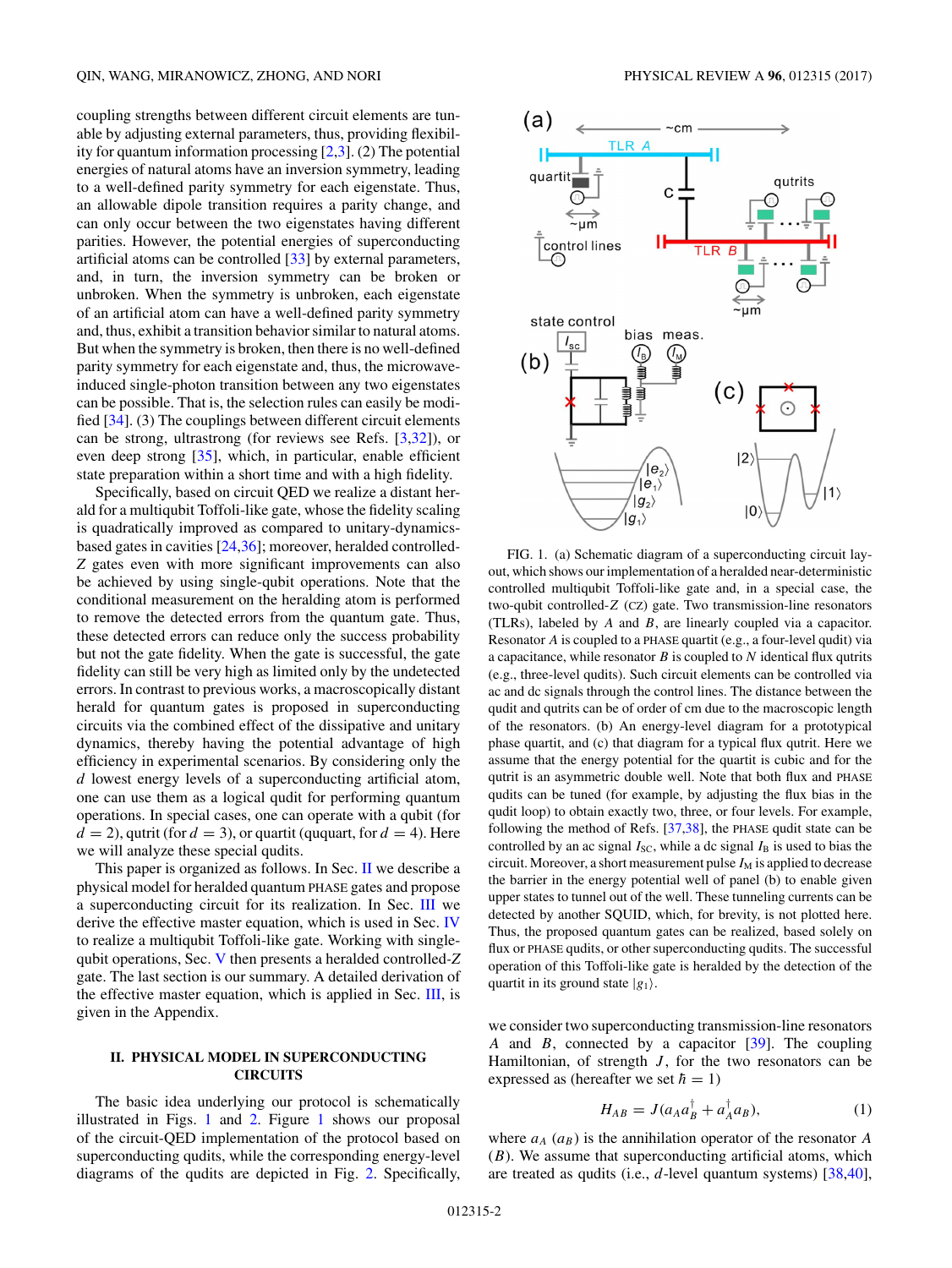<span id="page-2-0"></span>

FIG. 2. Energy-level diagram showing allowed transitions and couplings in the circuit-QED system depicted in Fig. [1.](#page-1-0) Two single-mode resonators, labeled by *A* and *B* are coupled with a strength *J* . An auxiliary, quartit atom, which acts as a heralding device, is confined in the resonator A. Two microwave fields drive off-resonantly the transitions  $|g_1\rangle \rightarrow |e_1\rangle$  and  $|e_1\rangle \rightarrow |e_2\rangle$  of the auxiliary quartit, with strengths  $\Omega_1$ and  $\Omega_2$ , respectively. Moreover, the states  $|g_2\rangle$  and  $|e_2\rangle$  are coupled by the resonator mode  $a_A$  with strength  $g_A$ . In the resonator *B*, there are confined N qutrit atoms, for which the two lowest-energy levels can be treated as qubits. For each qutrit atom, only the state  $|1\rangle$  is coupled to  $|2\rangle$  by the resonator mode  $a_B$  with strength  $g_B$ . Upon restricting our discussion to sufficiently weak microwave drive  $\Omega_1$ , we could adiabatically eliminate the excited states of the total system to yield an effective Lindblad-type master equation, which involves the ground states only. The resulting dynamics allows for the realization of the controlled-PHASE gates, which can successfully occur if the auxiliary quartit in the state  $|g_1\rangle$  is measured.

are coupled to the resonators. Specifically, a superconducting PHASE quartit is directly confined inside the resonator *A* and is used as an auxiliary quartit atom to herald the success of quantum gates. Such a quartit consists of two ground levels|*g*1 and  $|g_2\rangle$ , as well as two excited levels  $|e_1\rangle$  and  $|e_2\rangle$ , depicted in Fig.  $1(b)$ . Because the potential energy of the PHASE quartit is always broken, the quartit levels have no well-defined parity symmetry [\[38,41,42\]](#page-11-0). Thus, we can couple any two levels by applied fields. We assume that the transition between  $|g_2\rangle$  and  $|e_2\rangle$  is coupled to the resonator *A* by an inductance, with a Hamiltonian

$$
H_A = g_A(a_A|e_2\rangle\langle g_2| + \text{H.c.}),\tag{2}
$$

where  $g_A > 0$  is a coupling strength.

In a similar manner, we couple the resonator  $B$  to  $N\Lambda$ type qutrits, for example, superconducting flux three-level atoms  $[33, 43]$ . Each qutrit consists of two ground levels  $|0\rangle$  and  $|1\rangle$ , together with one excited level  $|2\rangle$ , depicted in Fig. 2(c). The lowest two levels of an atomic qutrit are treated as qubit states. With current technologies, superconducting atoms can be made almost identical. Thus, for simplicity, we can assume that these qutrits are identical and have the same coupling, of strength  $g_B$ , to the resonator *B*. Such a coupling can be ensured by adjusting the control signals on the qutrits and by tuning the separation between any two qutrits to be much smaller than the wavelength of the resonator *B*, respectively. The corresponding Hamiltonian is

$$
H_B = g_B \sum_{k=1}^{N} (a_B |2\rangle_k \langle 1| + \text{H.c.}).
$$
 (3)

where *k* labels the qutrits and  $g_B > 0$  is the coupling strength of the resonator *B*. Note that the direct dipole-dipole coupling between the qutrits has been neglected, owing to their large spatial separations. Nevertheless, these qutrits can interact indirectly via the common field  $a_B$  of the resonator  $B$ , analogously to the model of three-level quantum dots in a resonator studied for quantum-information processing in

Refs. [\[44,45\]](#page-11-0). Because the Josephson junctions are nonlinear circuits elements [\[32\]](#page-11-0), and therefore the resulting levels are highly anharmonic compared to the driving strengths as well as to the atom-resonator coupling strengths, all transitions of the quartit and the qutrits can be driven or coupled separately by the control lines, as shown in Fig.  $2(a)$ .

We also assume that a microwave field at the frequency  $\omega_{m,1}$  drives the  $|g_1\rangle \leftrightarrow |e_1\rangle$  transition, with a driving strength  $\Omega_1$  and at the same time, the excited states  $|e_1\rangle$  and  $|e_2\rangle$  are also coupled by means of a microwave field at the frequency  $\omega_{m,2}$ , with a coupling strength  $\Omega_2$ . The interaction Hamiltonian describing the effect of these external drives reads as

$$
H_D = \frac{1}{2} \langle \Omega_1 e^{i\omega_{m,1}t} | g_1 \rangle \langle e_1 | + \Omega_2 e^{i\omega_{m,2}t} | e_1 \rangle \langle e_2 | + \text{H.c.}). \tag{4}
$$

Define  $\omega_{g,x}, \omega_{e,x}$ , and  $\omega_z$  as the frequencies of the atomic levels  $|g_x\rangle$ ,  $|e_x\rangle$ , and  $|z\rangle$ , respectively, with  $x = 1,2$  and  $z = 0,1,2$ . Thus, the total Hamiltonian for our system is

$$
H_T = H_0 + H_A + H_B + H_{AB} + H_D, \tag{5}
$$

where

$$
H_0 = \sum_{x=1,2} (\omega_{g,x} |g_x\rangle\langle g_x| + \omega_{e,x} |e_x\rangle\langle e_x|) + \sum_{k=1}^N \sum_{z=0,1,2} \omega_z |z\rangle_k\langle z| + \omega_c (a_A^\dagger a_A + a_B^\dagger a_B)
$$
(6)

is the free Hamiltonian.

Upon introducing the symmetric and antisymmetric optical Upon introducing the symmetric and antisymmetric optical<br>modes,  $a_{\pm} = (a_A \pm a_B)/\sqrt{2}$ , the total Hamiltonian in a proper rotating frame reads  $H_T = H_e + V + V^{\dagger}$ , with

$$
H_e = \sum_{k=1}^{N} \left\{ \delta |2\rangle_k \langle 2| + \frac{g_B}{\sqrt{2}} [(a_+ - a_-)|2\rangle_k \langle 1| + \text{H.c.}] \right\} + \Delta_{e,1}|e_1\rangle \langle e_1| + \Delta_{e,2}|e_2\rangle \langle e_2| + 2Ja_+^\dagger a_+ + \frac{g_A}{\sqrt{2}} [(a_+ + a_-)|e_2\rangle \langle g_2| + \text{H.c.}] + \frac{\Omega_2}{2} (|e_2\rangle \langle e_1| + \text{H.c.})
$$
(7)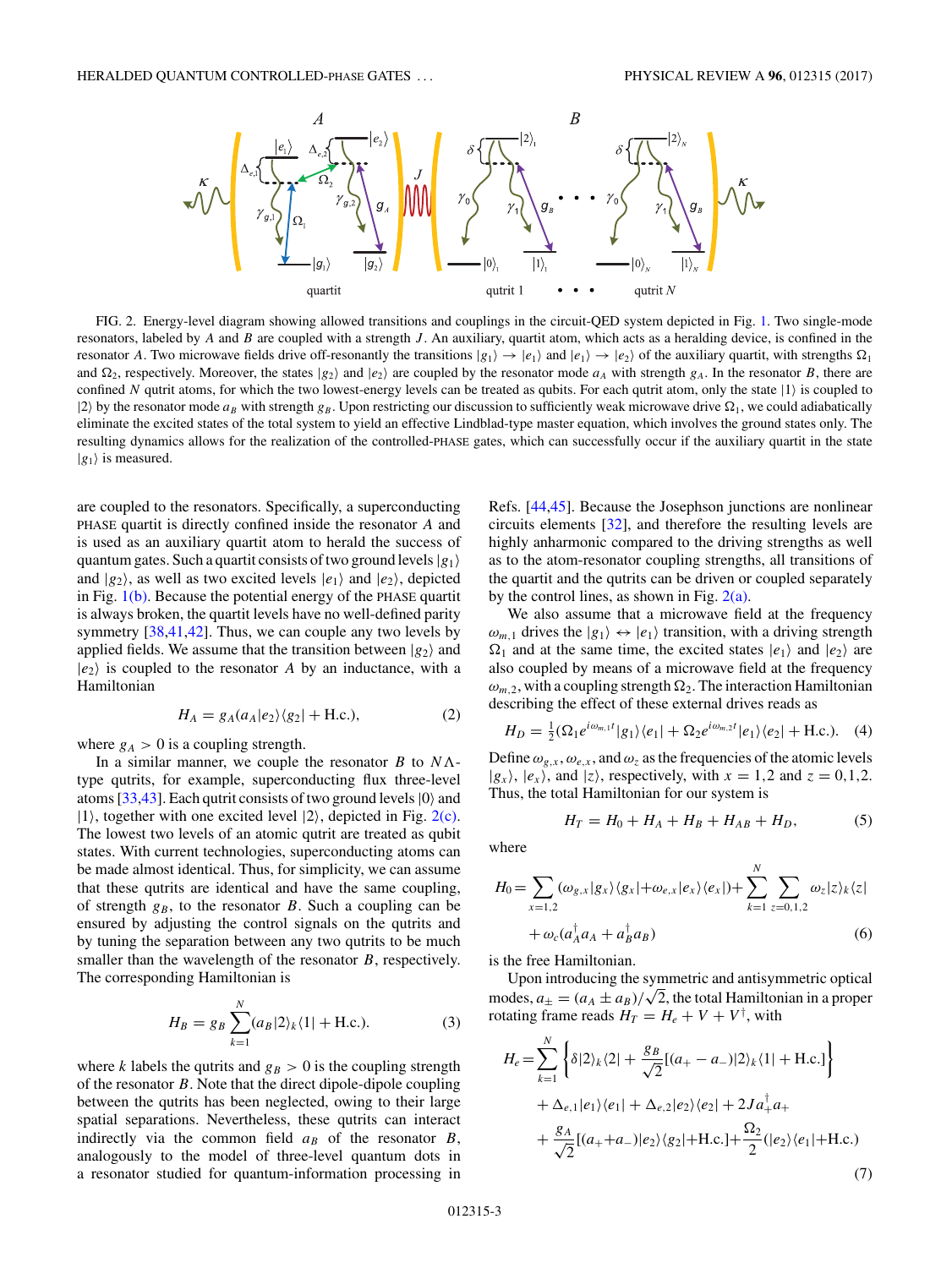<span id="page-3-0"></span>TABLE I. Basic notations used in this paper. Here  $x = 1,2$  and  $z = 0.1, 2.$ 

| Notation          | Meaning                                                                                        |  |  |
|-------------------|------------------------------------------------------------------------------------------------|--|--|
| $\omega_{g(e),x}$ | $ g_{x}\rangle$ -( $ e_{x}\rangle$ -) level frequency                                          |  |  |
| $\omega_z$        | $ z\rangle$ -level frequency                                                                   |  |  |
| $\omega_c$        | Common resonance frequency of resonators $A$ and $B$                                           |  |  |
| $\omega_{m.x}$    | Microwave drive $x$ frequency                                                                  |  |  |
| $\Omega_r$        | Microwave $x$ driving amplitude strength                                                       |  |  |
| $g_A(g_B)$        | Coupling strength between the quartit (qutrit) atom                                            |  |  |
|                   | and resonator $A(B)$                                                                           |  |  |
| $\boldsymbol{I}$  | Interresonator coupling strength                                                               |  |  |
| $\gamma_{g,x}$    | Decay rate from level $ e_x\rangle$ to $ g_x\rangle$                                           |  |  |
| $\gamma_{x-1}$    | Decay rate from level $ 2\rangle$ to $ x - 1\rangle$                                           |  |  |
| γ                 | Total decay rate, $\gamma = \gamma_0 + \gamma_1$ , of each qutrit atom                         |  |  |
| $\kappa$          | Resonator decay rate                                                                           |  |  |
| $C_R$             | Atom-resonator cooperativity, $C_B = g_R^2/(\kappa \gamma)$ ,                                  |  |  |
| $\Delta_{e,1}$    | Microwave detuning, $\Delta_{e,1} = \omega_{e,1} - \omega_{e,1} - \omega_{m,1}$                |  |  |
| $\Delta_{e,2}$    | Microwave detuning, $\Delta_{e,2} = \omega_{e,2} - \omega_{g,1} - \omega_{m,1} - \omega_{m,2}$ |  |  |
| δ                 | Resonator detuning, $\delta = \omega_2 - \omega_1 - \omega_{m,1} - \omega_{m,2}$               |  |  |
|                   | $-\omega_{g,1} + \omega_{g,2}$                                                                 |  |  |

and

$$
V = \frac{\Omega_1}{2} |e_1\rangle\langle g_1|.
$$
 (8)

Note that we have applied the rotating-wave approximation (RWA), which directly drops the fast oscillating terms of the total Hamiltonian. The detunings are defined as (see Fig. [2\)](#page-2-0)

$$
\delta = \omega_2 - \omega_1 - \omega_{m,1} - \omega_{m,2} - \omega_{g,1} + \omega_{g,2},
$$
 (9)

$$
\Delta_{e,1} = \omega_{e,1} - \omega_{g,1} - \omega_{m,1},
$$
\n(10)

$$
\Delta_{e,2} = \omega_{e,2} - \omega_{g,1} - \omega_{m,1} - \omega_{m,2}.
$$
 (11)

In Eq. [\(7\)](#page-2-0) we have assumed

$$
\omega_c = \omega_2 - \delta - \omega_1 + J,\tag{12}
$$

such that the three-photon Raman transition between the levels  $|g_1\rangle \leftrightarrow |e_1\rangle \leftrightarrow |e_2\rangle \leftrightarrow |g_2\rangle$ , is resonant when mediated by the antisymmetric mode *a*−, but is detuned by 2*J* when mediated by the symmetric mode  $a_+$ . We further assume that  $|e_1\rangle$  and  $|e_2\rangle$  decay to  $|g_1\rangle$  and  $|g_2\rangle$ , respectively, with rates  $\gamma_{g,1}$  and  $\gamma_{g,2}$ , and for each qutrit atom,  $|2\rangle$  can decay either to  $|0\rangle$  with a rate  $\gamma_0$  or to  $|1\rangle$  with a rate  $\gamma_1$ . In addition, both resonators are assumed to have the same decay rate *κ*. All basic symbols used in this paper are shown in Table I.

## **III. MASTER EQUATION**

Here we present a standard approach based on the master equation in the Lindblad form to study the dissipative dynamics of our system. The master equation is valid under a few fundamental assumptions which include  $[46-48]$  [\(A1\)](#page-9-0) the approximation of the weak coupling between the analyzed system and its reservoir (environment), [\(A2\)](#page-9-0) the Markov approximation, and  $(A3)$  the secular approximation. The approximations  $(A1)$  and  $(A2)$  are often referred to as the Born-Markov approximation. By applying [\(A2\)](#page-9-0), one assumes that the environmental-memory effects are short-lived, such that the system evolution depends only on its present state. This approximation is valid if the environmental correlation time (which can be evaluated by the decay timescale of the two-time correlation functions of the environmental operators coupled to the system) is much shorter than a typical system-evolution timescale over which the system experiences a significant evolution. For example, the Born-Markov approximation is valid if an environment is large and weakly coupled to a system. The approximation  $(A3)$  is applied to cast a given Markovian master equation into the Lindblad form. This corresponds to ignoring fast-oscillating terms in the master equation based on  $(A1)$  and  $(A2)$ . Thus,  $(A3)$  is sometimes called the RWA, although it is usually applied at the level of a given master equation, and not necessarily at the level of the system-reservoir interaction Hamiltonian. There are numerous references showing the excellent agreement between the experimental and theoretical results based upon the master equation in the Lindblad form describing the lossy interaction of quantum systems (including superconducting artificial atoms) and resonator fields (see, e.g., Refs. [\[49,50\]](#page-11-0) and references therein). The validity of these approximations for a single-qudit version of our system was also experimentally analyzed in Ref. [\[15\]](#page-10-0).

The standard master equation in the Lindblad form for the system described by the Hamiltonian given in Eq. [\(5\)](#page-2-0), assuming the zero-temperature environment (bath), can be given by  $[46-48]$ 

$$
\dot{\rho}_T(t) = i[\rho_T(t), H_T] + \frac{1}{2} \sum_j [2L_j \rho_T(t)L_j^{\dagger}
$$

$$
- \rho_T(t)L_j^{\dagger}L_j - L_j^{\dagger}L_j \rho_T(t)], \qquad (13)
$$

where  $\rho_T(t)$  is the density operator of the total system. The Lindblad operators associated with the resonator decay and atomic spontaneous emission are accordingly given by

$$
L_{\pm} = \sqrt{\kappa} a_{\pm},
$$
  
\n
$$
L_{g,x} = \sqrt{\gamma_{g,x}} |g_x\rangle \langle e_x|,
$$
  
\n
$$
L_{k,x-1} = \sqrt{\gamma_{x-1}} |x-1\rangle_k \langle 2|,
$$
\n(14)

where *k* labels the qutrit atoms, and  $x = 1,2$ .

We now consider a weak microwave drive  $\Omega_1$ , so that  ${\Omega_1}/{\Delta_{e,1}, \Omega_1/g_{A(B)}} \ll 1$ . In this situation, both the resonator modes and excited atomic states can be adiabatically eliminated if the system is initially in its ground state. Following the procedure in Ref. [\[12\]](#page-10-0), the dynamics is therefore described by the effective Hamiltonian,

$$
H_{\rm eff} = -\frac{1}{2} V^{\dagger} \left[ H_{\rm NH}^{-1} + \left( H_{\rm NH}^{-1} \right)^{\dagger} \right] V, \tag{15}
$$

and the effective Lindblad operators,

$$
L_{\rm eff}^j = L_j H_{\rm NH}^{-1} V. \tag{16}
$$

Here

$$
H_{\rm NH} = H_e - \frac{i}{2} \sum_j L_j^{\dagger} L_j \tag{17}
$$

accounts for the no-jump Hamiltonian, where the sum runs over all dissipative processes as mentioned in Eq. (14).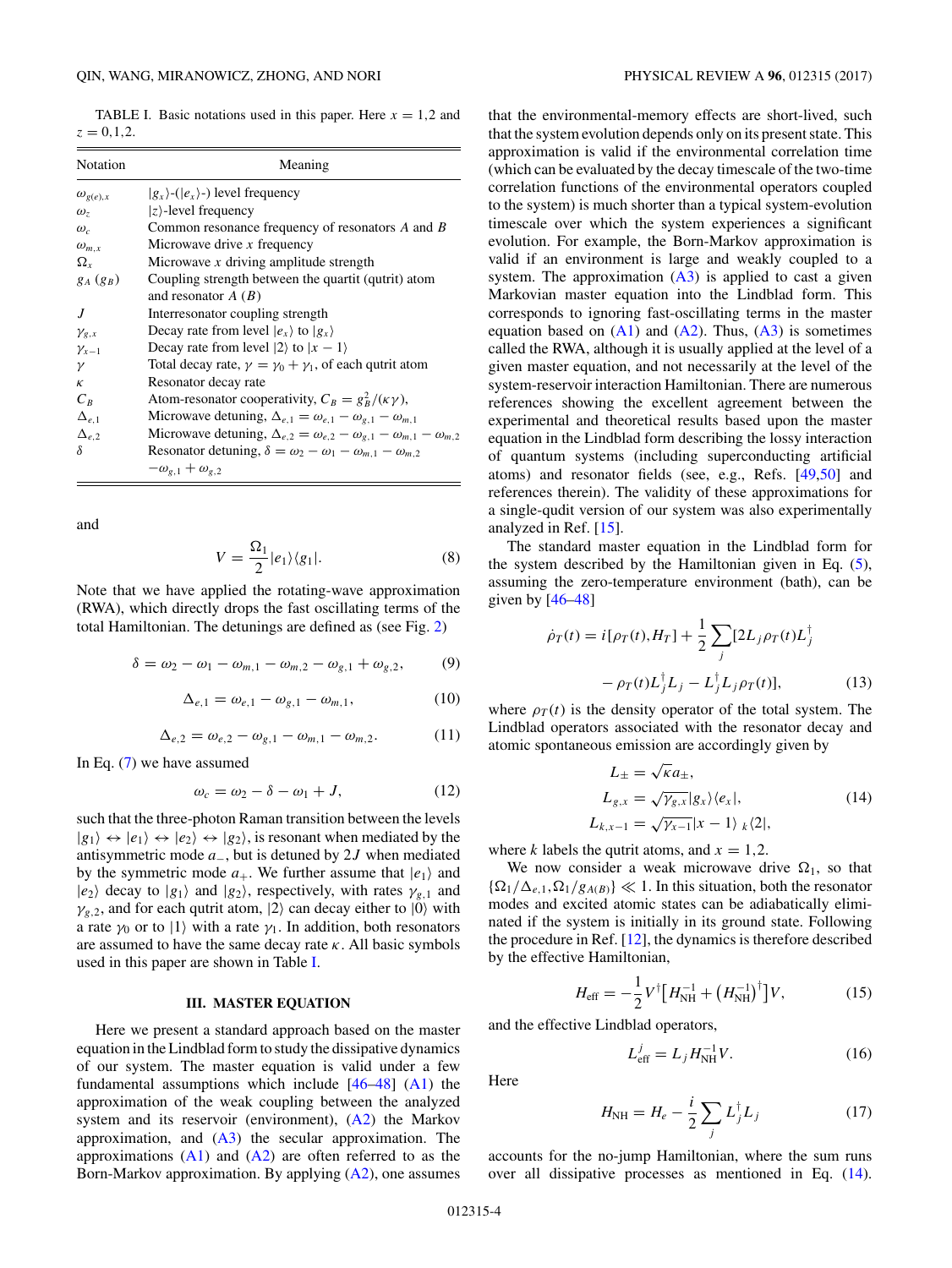<span id="page-4-0"></span>The effective Lindblad master equation then has the form

$$
\dot{\rho}(t) = i[\rho(t), H_{\text{eff}}] + \frac{1}{2} \sum_{j} \left\{ 2L_{\text{eff}}^{j} \rho(t) \left( L_{\text{eff}}^{j} \right)^{\dagger} - \left[ \left( L_{\text{eff}}^{j} \right)^{\dagger} L_{\text{eff}}^{j} \rho(t) + \rho(t) \left( L_{\text{eff}}^{j} \right)^{\dagger} L_{\text{eff}}^{j} \right] \right\}, \quad (18)
$$

assuming the reservoir at zero temperature. Here  $\rho(t)$  is the density operator of the quartit and qutrit atoms.

As explained in detail in the Appendix, when working within the limits  $\Omega_2 \ll \Delta_{e,1}$  and  $\kappa \ll J$ , we can more explicitly obtain the effective Hamiltonian

$$
H_{\text{eff}} = |g_1\rangle\langle g_1| \otimes \sum_{n=0}^{N} \Delta_n \mathcal{P}_n, \qquad (19)
$$

where  $P_n$  represents a projector onto a subspace characterized by *n* atomic qutrits in  $|1\rangle$ , and

$$
\Delta_n = -\frac{\tilde{\Omega}^2}{4\gamma} \text{Re} \left\{ \frac{1}{\mathcal{Z}_n} (i\tilde{\delta} + nC_B) \right\} \tag{20}
$$

refers to an AC stark shift with

$$
\mathcal{Z}_n = i\widetilde{\delta}\widetilde{\Delta}_{e,2} + C_B(\alpha\widetilde{\delta} + n\widetilde{\Delta}_{e,2}) - n\alpha C_B^2/G. \tag{21}
$$

Here we have defined the overall decay rate  $\gamma = \gamma_0 + \gamma_1$ , of each qutrit atom, the effective drive  $\Omega = \Omega_1 \Omega_2 / (2 \Delta_{e,1}),$ and the following dimensionless quantities: the atom-resonator cooperativity  $C_B = g_B^2/(\kappa \gamma)$ , the strength  $G = J/\kappa$ , the complex detunings  $\delta = \delta/\gamma - i/2$ ,  $\tilde{\Delta}_{e,2} = \Delta_{e,2}/\gamma - i\beta/2$ , and the parameters

$$
\alpha = (g_A/g_B)^2, \quad \beta = \gamma_{g,2}/\gamma. \tag{22}
$$

In all our numerical simulations we set  $\alpha = \beta = 1$ . The term,  $-\Omega_1^2/(4\Delta_{e,1})$ , of  $\Delta_n$  has been removed since it causes only an overall phase. Equation (19) indicates that the time evolution under the effective Hamiltonian gives rise to a dynamical phase imprinted onto each state of the qutrits, while making the state of the quartit atom unchanged. Correspondingly, the effective Lindblad operators are found to be

$$
L_{\text{eff}}^{\pm} = |g_2\rangle\langle g_1| \otimes \sum_{n=0}^{N} r_{\pm,n} \mathcal{P}_n, \qquad (23)
$$

$$
L_{\text{eff}}^{g,x} = |g_x\rangle\langle g_1| \otimes \sum_{n=0}^{N} r_{g_x,n} \mathcal{P}_n, \qquad (24)
$$

$$
L_{\text{eff}}^{k,x-1} = |g_2\rangle\langle g_1| \otimes \sum_{n=1}^{N} r_{x-1,n} |x-1\rangle_k \langle 1 | \mathcal{P}_n, \qquad (25)
$$

with  $x = 1,2$ . Here the effective decay rates  $r_{\pm,n}$ ,  $r_{g_x,n}$ , and *r<sub>x−1,n</sub>* are expressed, respectively, as

$$
r_{+,n} = \frac{\tilde{\Omega}\sqrt{\alpha C_B}}{4G\mathcal{Z}_n\sqrt{2\gamma}} (i\tilde{\delta} + 2nC_B),
$$
  
\n
$$
r_{-,n} = -\frac{\tilde{\Omega}\sqrt{\alpha C_B}}{\mathcal{Z}_n\sqrt{2\gamma}} [i\tilde{\delta} - nC_B/(2G)],
$$
  
\n
$$
r_{g_1,n} = \frac{\Omega_1\sqrt{\gamma_{g,1}}}{2\Delta_{e,1}},
$$
  
\n
$$
r_{g_2,n} = -\frac{\tilde{\Omega}\sqrt{\beta}}{2\mathcal{Z}_n\sqrt{\gamma}} (i\tilde{\delta} + nC_B),
$$
  
\n
$$
r_{x-1,n} = -\frac{\tilde{\Omega}\sqrt{\alpha \gamma_{x-1}}}{2\gamma \mathcal{Z}_n} C_B,
$$
  
\n(26)

as derived in the Appendix. According to these effective Lindblad operators, we find that all dissipative processes, except the one corresponding to  $L_{\text{eff}}^{g,1}$  independent of *n*, cause the  $|g_1\rangle \rightarrow |g_2\rangle$  decay. The errors induced by these decays are detectable by measuring the state of the quartit atom, and can be removed by conditioning on the quartit atom being measured in  $|g_1\rangle$ . Upon solving the effective master equation of Eq. (18), the probability of detecting the quartit atom in the state  $|g_1\rangle$  is given by

$$
P = \sum_{n=0}^{N} \text{Tr}[(|g_1\rangle\langle g_1| \otimes \mathcal{P}_n)\rho(t)], \qquad (27)
$$

where Tr is the trace operation over the subspace spanned by the ground states of the quartit and qutrit atoms, and  $\sum_{n=0}^{N} P_n = \mathcal{I}_G$  is the identity operator acting on the ground state manifold of qutrit atoms. Such a detection could be performed using the method developed in Refs. [\[37,38\]](#page-11-0) for a PHASE qudit, which we have briefly described in the caption of Fig. [1.](#page-1-0) We note that also other schemes for the detection of PHASE and flux qudit states can be applied including the dispersive read-out methods [\[51–](#page-11-0)[53\]](#page-12-0). After this measurement, the conditional density operator of the qutrits is then

$$
\rho_{\text{qutrit}}(t) = \frac{1}{P} \sum_{n,n'=0}^{N} e^{-i(\Delta_n - \Delta_{n'})t} e^{-(\Gamma_n + \Gamma_{n'})t/2}
$$

$$
\times \mathcal{P}_n[\langle g_1 | \rho(0) | g_1 \rangle] \mathcal{P}_{n'}, \qquad (28)
$$

with the following total decay rate:

$$
\Gamma_n = |r_{+,n}|^2 + |r_{-,n}|^2 + |r_{g2,n}|^2
$$
  
+  $n(|r_{0,n}|^2 + |r_{1,n}|^2)$ . (29)

Thus, by measuring the quartit atom and referring to the *P* as the success probability, we could realize heralded quantum controlled-PHASE gates as discussed below. In this approach, the detectable errors reduce only the success probability, instead of reducing the gate fidelity. If we successfully measure the quartit in  $|g_1\rangle$ , then the resulting gate has a very high fidelity, which is limited only by the undetectable errors induced, for example, by the differences between the decay rates  $\Gamma_n$  for different states of the qutrit atoms. Thus, the underlying key idea is to remove the detectable errors by a heralding measurement and, then, to achieve quantum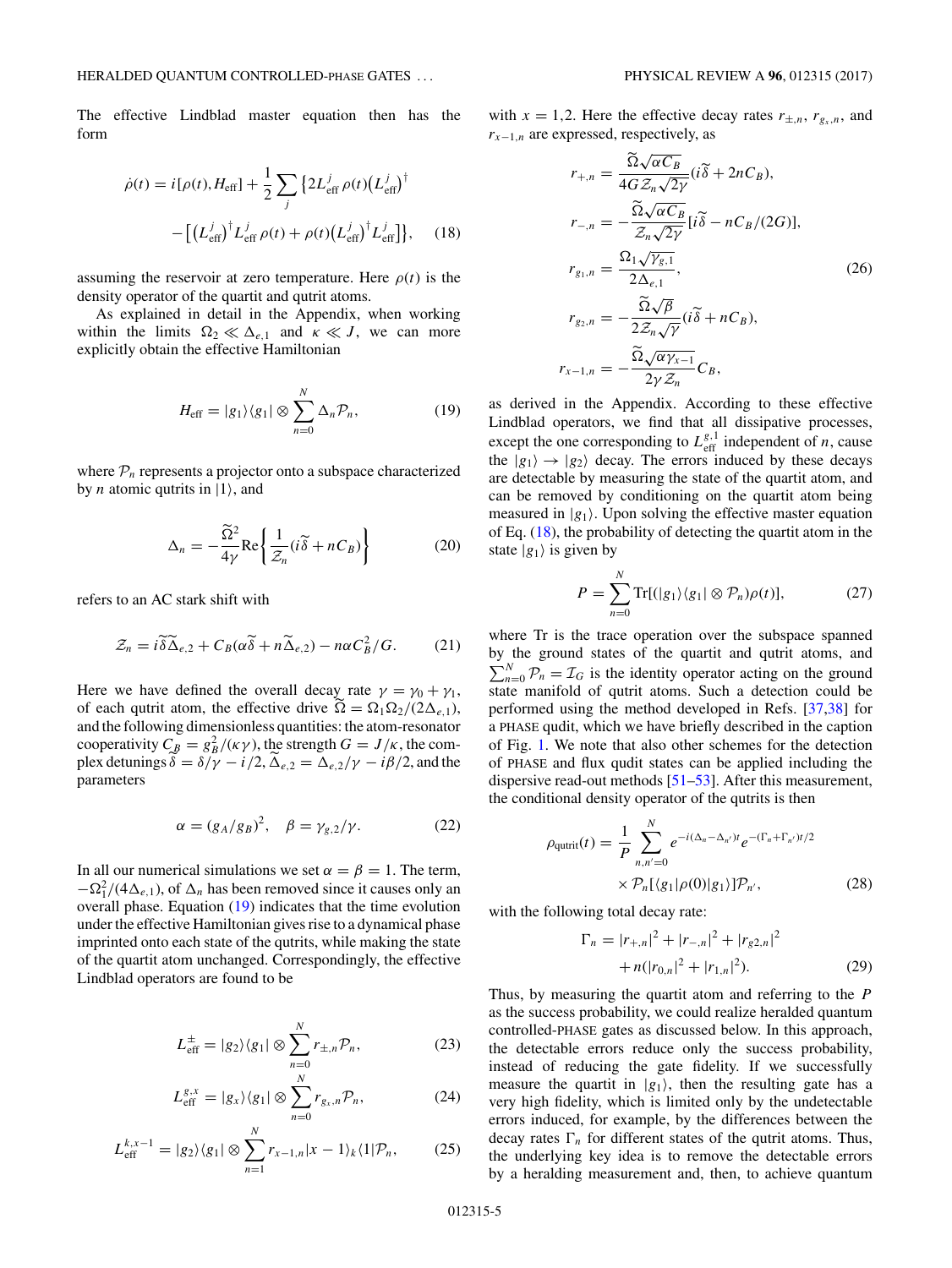<span id="page-5-0"></span>gates with very high fidelities in two macroscopically distant resonators.

## **IV. HERALDED MULTIQUBIT TOFFOLI-LIKE GATE**

In this section we will demonstrate a heralded neardeterministic multiqubit Toffoli-like gate, which is defined as the multiqubit controlled*-Z* gate. Thus, the action of our Toffoli-like gate on *N* qubits in a state  $|\psi\rangle = |q_1, q_2, \dots, q_N\rangle$ is given by  $|\psi\rangle \rightarrow (-1)^{(q_1 \oplus 1)(q_2 \oplus 1)\cdots(q_N \oplus 1)} |\psi\rangle$ . In our case these logical qubits correspond to the two lowest states of the qutrits in the resonator *B*. The successful action of this Toffoli-like gate is heralded by the detection of the quartit in its ground state  $|g_1\rangle$ . Note that the standard three-qubit Toffoli gate is defined as the double-controlled NOT (CCNOT) gate and given by the map [\[1\]](#page-10-0):  $|q_1, q_2, q_3\rangle \rightarrow |q_1, q_2, q_3 \oplus q_1 q_2\rangle$ , rather than the map  $|q_1, q_2, q_3\rangle \rightarrow (-1)^{(q_1 \oplus 1)(q_2 \oplus 1)(q_3 \oplus 1)} |q_1, q_2, q_3\rangle$ , which is applied here as in, e.g., Ref. [\[24\]](#page-11-0).

In order to realize our multiqubit Toffoli-like gate, we can make  $\Delta_{n>0}$  independent of *n*, and ensure that  $|\Delta_0| \ll |\Delta_{n>0}|$ . To this end, we tune  $\delta = 0$  and  $\Delta_{e,2}/\gamma = \alpha C_B(R + 1/G)$ , where

$$
R = \sqrt{\frac{1}{2} \left( \frac{1}{G^2} + \frac{\beta}{\alpha C_B} + \frac{1}{C_B} \right)}.
$$
 (30)

In the limit of min ${G, C_B} \gg 1$ , this choice can lead to

$$
\Delta_0 = -\frac{\tilde{\Omega}^2}{4\gamma} \frac{1}{\alpha C_B} (R + 1/G),\tag{31}
$$

$$
\Delta_{n>0} = -\frac{\widetilde{\Omega}^2}{4\gamma} \frac{1}{\alpha C_B R},\tag{32}
$$

which satisfies the condition  $|\Delta_0| \ll |\Delta_{n>0}|$ . Therefore, our *N*-qubit Toffoli-like gate can be achieved by applying a driving pulse of duration  $t_{\text{Toff}} = \pi/|\Delta_{n>0}|$ . Up to an overall phase, such a gate flips the PHASE of the qubit state with all qubits in  $|0\rangle$ , but has no effect on the other qubit states. However, the particular detunings  $\delta$  and  $\Delta_{e,2}$  also yield

$$
\Gamma \equiv \Gamma_0 = \Gamma_1 = \frac{\tilde{\Omega}^2}{2\gamma} \frac{1}{\alpha C_B},\tag{33}
$$

$$
\Gamma_{n>1} = \frac{\widetilde{\Omega}^2}{4\gamma} \frac{1}{\alpha C_B} \left( 2 - \frac{1 - 1/n}{C_B R^2} \right),\tag{34}
$$

again in the limit of min ${G, C_B} \gg 1$ . According to Eq. [\(27\)](#page-4-0), the decay factor  $\exp[-(\Gamma_n + \Gamma_{n'})/2]$  cannot be completely removed conditional on the quartit being measured in  $|g_1\rangle$ , thus, leading to gate errors.

In order to quantify the quality of this gate, we need to define a conditional fidelity as

$$
F_{\text{Toff}} = \langle \phi | \rho_{\text{qubit}}(t_{\text{Toff}}) | \phi \rangle, \tag{35}
$$

where  $|\phi\rangle$  is assumed to be the desired state after the gate operation. Correspondingly, the gate error is characterized by 1 − *F*Toff. Considering a generic initial state of the quartit and qutrit atoms,

$$
|\Phi\rangle_{\text{ini}} = |g_1\rangle \left[ \frac{1}{2^{N/2}} \prod_{k=1}^{N} (|0\rangle + |1\rangle)_k \right],\tag{36}
$$

the success probability and the conditional fidelity is given by

$$
P_{\text{Toff}} = \frac{1}{2^N} \sum_{n=0}^{N} C_N^n \exp(-\Gamma_n t_{\text{Toff}}), \tag{37}
$$

$$
F_{\text{Toff}} = \frac{1}{2^{2N} P_{\text{Toff}}} \left[ \sum_{n=0}^{N} C_N^n \exp(-\Gamma_n t_{\text{Toff}}/2) \right]^2, \tag{38}
$$

respectively, with  $C_N^n = N!/[n!(N - n)!]$  being the binomial coefficient. Again in the limit  ${G, C_B} \gg 1$ , we have  $\Gamma_n t$ <sup>T</sup>  $\ll 0$ , which in turn results in

$$
P_{\text{Toff}} = 1 - T_p \frac{\pi}{\sqrt{C_B}},\tag{39}
$$

$$
F_{\text{Toff}} = 1 - T_f \frac{\pi^2}{C_B},\tag{40}
$$

where the scaling factors  $T_p$  and  $T_f$  are written as

$$
T_p = 2r + \frac{1}{r} \left[ \frac{1}{2^N} (1 + S_1) - 1 \right],\tag{41}
$$

$$
T_f = \frac{1}{2^{N+2}r^2} \bigg[ (1+S_2) - \frac{1}{2^N} (1+S_1)^2 \bigg],\tag{42}
$$

respectively. Here  $r = \sqrt{(1/\lambda^2 + \beta/\alpha + 1)/2}$  with  $\lambda =$  $G/\sqrt{C_B}$ , and  $S_x = \sum_{n=1}^{N} C_n^n/n^x$  for  $x = 1,2$ . Together with a success probability

$$
P_{\text{Toff}} \propto 1 - 1/\sqrt{C_B}.\tag{43}
$$

Thus, the proposed protocol for our multiqubit Toffoli-like gate has an error scaling as

$$
1 - F_{\text{Toff}} \propto 1/C_B,\tag{44}
$$

which is a quadratic improvement as compared to gate protocols making use of coherent unitary dynamics in cavities [\[36\]](#page-11-0), as explained in Ref. [\[24\]](#page-11-0). The latter gate suffers errors from the resonator decay and atomic spontaneous emission. Instead our protocol exploits the combined effect of the unitary and dissipative processes, thus, resulting in the above improvement. In fact, the atom-resonator cooperativity  $C_B$  could experimentally reach  $>10^4$  in superconducting circuits [\[3,](#page-10-0)[54\]](#page-12-0), thus, making the gate error very close to zero and the success probability close to unity.

The success probability is plotted as a function of either the cooperativity  $C_B$  or the interresonator coupling  $J$ , illustrated in Fig. [3.](#page-6-0) There we have assumed that  $\gamma_{g,1} = \gamma_{g,2}, \gamma_0 = \gamma_1 =$  $0.5\gamma$ , and the quartit atom is the same as the qutrit atoms, such that  $\alpha = \beta = 1$ . Similarly, we also plot the corresponding gate error in Fig. [4.](#page-6-0) As expected, we find that increasing the cooperativity not only makes the success probability very high [see Fig.  $3(a)$ ], but it also makes the gate error very low [see Fig.  $4(a)$ ]. For example, the success probability of up to  $∼0.9$  and the gate error of up to  $∼2.0 × 10<sup>-6</sup>$  can be achieved when  $N = 20$ ,  $\lambda = 5$ , and  $C_B = 10^3$ . Within the limit  $\lambda \gg 1$ , the  $|g_1\rangle \leftrightarrow |e_1\rangle \leftrightarrow |e_2\rangle \leftrightarrow |g_2\rangle$  three-photon Raman transition off-resonantly mediated by means of the symmetric mode *a*+ could be neglected, yielding  $r \rightarrow \sqrt{(\beta/\alpha + 1)/2}$ ; hence, according to Eqs.  $(39)$  and  $(40)$ , the gate error is limited by an upper bound [see Fig.  $4(b)$ ], along with the corresponding success probability also upper bounded [see Fig.  $3(b)$ ].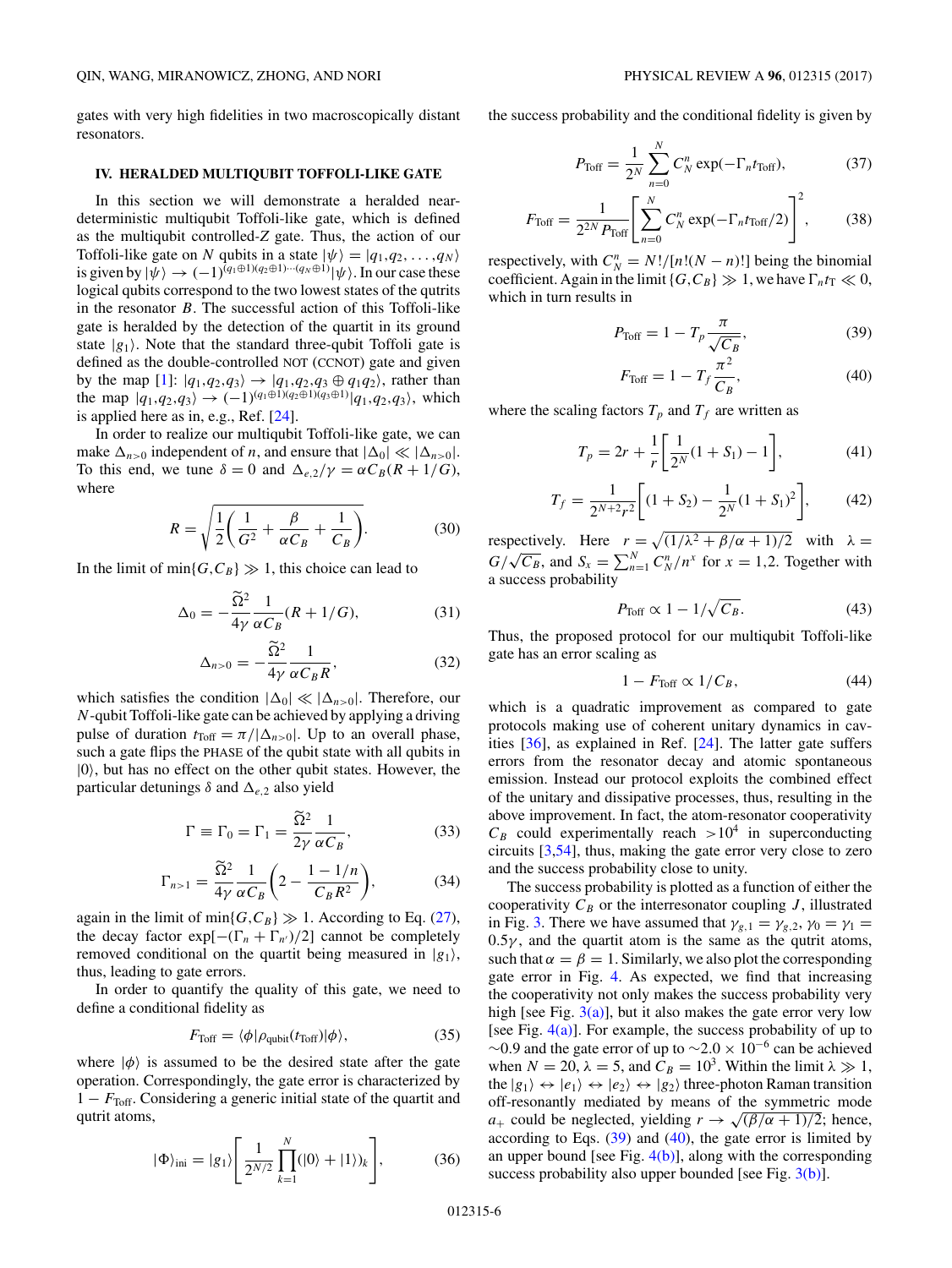<span id="page-6-0"></span>

FIG. 3. Success probability,  $P_{\text{Toff}}$ , of our multiqubit Toffoli-like gate as a function of (a) the cooperativity  $C_B$  or (b) the interresonatorcoupling strength  $λ$ , and for  $N = 5$  (solid black curves), 10 (dashed red curves), 15 (dashed-dotted blue curves), and 20 (dashed-double dotted olive curves) three-level atoms. Here we have assumed that  $\lambda = 5$  in (a) and  $C_B = 100$  in (b). In both panels, the damping rates are set as  $\gamma_{g,1} = \gamma_{g,2} = \gamma$ ,  $\gamma_0 = \gamma_1 = 0.5\gamma$ ,  $g_A = g_B$ ,  $C_B = g_B^2/(\kappa \gamma)$ ,  $\lambda = J/(\kappa \sqrt{C_B})$ , and  $\alpha = \beta = 1$ .

## **V. HERALDED CONTROLLED-***Z* **GATE**

Let us now consider the heralded near-deterministic realization of the two-qubit controlled*-Z* (CZ) gate. This gate is also known as the two-qubit controlled-sign gate, controlled-PHASE-flip gate, or controlled-PHASE gate. Specifically, the action of the CZ gate in our system can be explained as follows: Conditioned on the detection of the quartit in its ground state  $|g_1\rangle$ , the CZ gate flips the phase of the state  $|11\rangle$  of an arbitrary two-qubit pure state  $|\psi\rangle = c_0|00\rangle + c_1|01\rangle + c_1|01\rangle + c_1|11\rangle$ or any mixture of such states, where  $c_k$  are the complex normalized amplitudes and the qubit states correspond to the two lowest-energy levels of the two qutrits in the resonator *B*.

It follows from Eq. [\(28\)](#page-4-0) that, in order to completely remove the gate error, the decay rate  $\Gamma_n$  needs to be independent of the qutrits. To this end, we retune the detunings  $\delta$  and  $\Delta_{e,2}$  to be

$$
\frac{\delta}{\gamma} = \frac{1}{2(2D + G^{-1})},\tag{45}
$$

$$
\frac{\Delta_{e,2}}{\gamma} = \alpha C_B (D + G^{-1}),\tag{46}
$$



FIG. 4. Analytical results for the gate error (gate infidelity), 1 − *F*Toff, of our multiqubit Toffoli-like gate as a function of (a) the cooperativity  $C_B$  or (b) the interresonator coupling strength  $\lambda$ , and for  $N = 5$  (solid black curves), 10 (dashed red curves), 15 (dashed-dotted blue curves), and 20 (dashed-double dotted olive curves) three-level atoms (qutrits). The other parameters are also set to be the same as in Fig. 3. There the success probability is in a one-to-one correspondence with the gate error here.

where  $D = \sqrt{[1/G^2 + \beta/(\alpha C_B)]/2}$ . Thus, in the limit  ${G, C_B} \gg 1$ , retuning  $\delta$  and  $\Delta_{e,2}$  as above yields an *n*independent decay rate

$$
\Gamma_n = \Gamma,\tag{47}
$$

for all *n*, while Eq. [\(33\)](#page-5-0) is valid only for  $n = 0,1$ . The corresponding energy shifts are given by

$$
\Delta_0 = -\frac{12}{2} \tag{48}
$$

and

$$
\Delta_{n>0} = -\frac{\tilde{\Omega}^2}{2\gamma} \frac{n(2D+1/G)}{\alpha C_B (4nD^2 + 2nD/G + 1/C_B)}.
$$
 (49)

 $\Gamma D$ 

Subsequently, according to Eq. [\(28\)](#page-4-0), the conditional density operator of the qutrits becomes

$$
\rho_{\text{qutrit}}(t) = \sum_{n,n'=0}^{N} e^{-i(\Delta_n - \Delta_{n'})t} \mathcal{P}_n[\langle g_1 | \rho(0) | g_1 \rangle] \mathcal{P}_{n'}, \qquad (50)
$$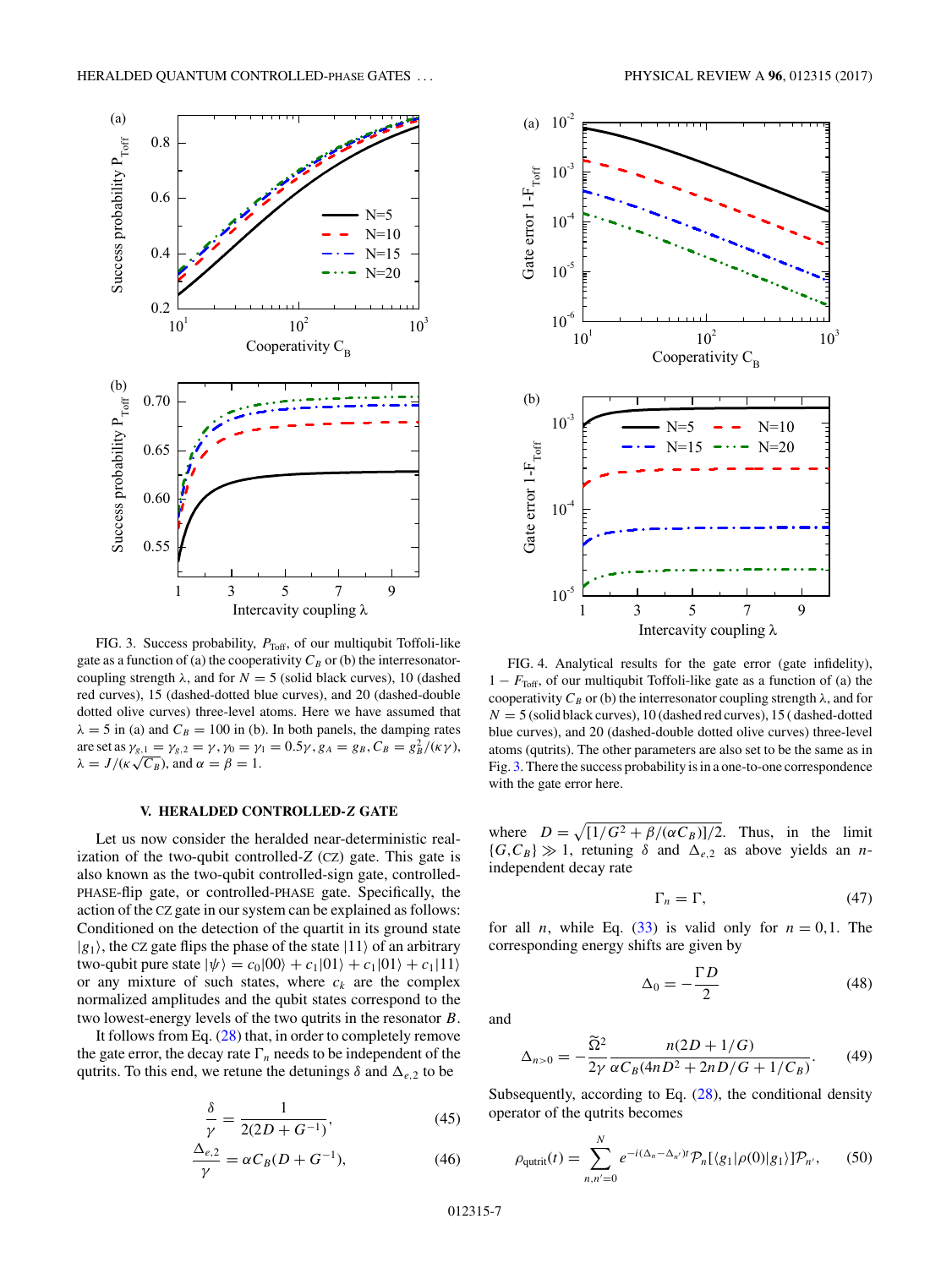<span id="page-7-0"></span>where the decay factor,  $exp(-\Gamma t)$ , has been eliminated through a measurement conditional on the quartit atom being detected in the state  $|g_1\rangle$ . Together with single-qubit operations, we can utilize the dynamics described by the  $\rho_{\text{qutrit}}(t)$  of Eq. [\(50\)](#page-6-0) to implement a heralded CZ gate for  $N = 2$ .

For this purpose, the duration of the driving pulse is chosen to be

$$
t_{\rm CZ} = \pi |\Delta_2 - 2\Delta_1 + \Delta_0|^{-1}, \tag{51}
$$

and the unitary operation on each qubit, applied after the pulse, has the action

$$
\mathcal{U}|0\rangle = e^{i\Delta_0 t_{\text{CZ}}/2}|0\rangle, \quad \mathcal{U}|1\rangle = e^{i(2\Delta_1 - \Delta_0)t_{\text{CZ}}/2}|1\rangle,\tag{52}
$$

so as to ensure the right PHASE evolution. The resulting gate is either to flip the PHASE of the qubit state  $|11\rangle$ , or to leave



FIG. 5. Numerical simulations (marked by symbols) for the success probability,  $P_{CZ}$ , of the heralded CZ gate, and for the cooperativity  $C_B = 20$  (black down-triangles), 50 (red stars), 100 (blue up-triangles), and 200 (olive diamonds). The success probability is displayed versus the detuning  $\Delta_{e,1}$  given in terms of the overall decay rate  $\gamma$  in (a), as well as versus the inter-resonator coupling strength  $\lambda$  in (b). For comparison, we also plot the analytical success probability (curves) and find that the analytical results are in good agreement with the exact numerics. Here we have assumed  $\lambda = 1.84$  in (a) and  $\Delta_{e,1} = 150\gamma$  in (b). In both panels we have set that  $\gamma_{g,1} = \gamma_{g,2} = \gamma$ ,  $\gamma_0 = \gamma_1 = 0.5\gamma$ ,  $\kappa = 10\gamma$ ,  $g_A = g_B$ , *CB* =  $g_B^2/(\kappa \gamma)$ ,  $\lambda = J/(\kappa \sqrt{C_B})$ ,  $\alpha = \beta = 1$ ,  $\Omega_1 = \Delta_{e,1}/(10C_B^{1/4})$ , and  $\Omega_2 = 4\gamma C_B^{1/4}$ .

the otherwise qubit states unchanged. The associated success probability for any initial pure state is

$$
P_{\rm CZ} = \exp(-\Gamma t_{\rm CZ}),\tag{53}
$$

which can, as long as  ${G, C_B} \gg 1$ , be approximated as

$$
P_{\rm CZ} = 1 - Z_p \frac{\pi}{\sqrt{C_B}},\tag{54}
$$

with a scaling factor

$$
Z_p = 2d + \frac{3}{2(2d+1/\lambda)} + \frac{1}{4d(2d+1/\lambda)^2},
$$
 (55)

where  $d = \sqrt{(1/\lambda^2 + \beta/\alpha)/2}$ . If assuming that the desired state is  $|\psi\rangle$ , we can calculate the conditional fidelity for this gate via

$$
F_{\rm CZ} = \langle \psi | (\mathcal{U} \otimes \mathcal{U}) \rho_{\rm qutri}(t_{\rm CZ}) (\mathcal{U} \otimes \mathcal{U})^\dagger | \psi \rangle, \qquad (56)
$$

and then can directly find  $F_{CZ} = 1$ . This implies that with the single-qubit operation, we achieve a more significant improvement than that shown in Eq. [\(44\)](#page-5-0), and, thus, by



FIG. 6. Numerical simulations for the gate error,  $1 - F_{CZ}$ , of the heralded CZ gate, and for the cooperativity  $C_B = 20, 50, 100,$  and 200. Upon setting the same parameters as used in Fig. 5, the gate error is displayed versus the detuning  $\Delta_{e,1}/\gamma$  in (a), as well as versus the interresonator coupling strength  $\lambda$  in (b). There is a one-to-one correspondence between the gate error here and the numerically calculated success probability  $P_{\text{cz}}$  in Fig. 5.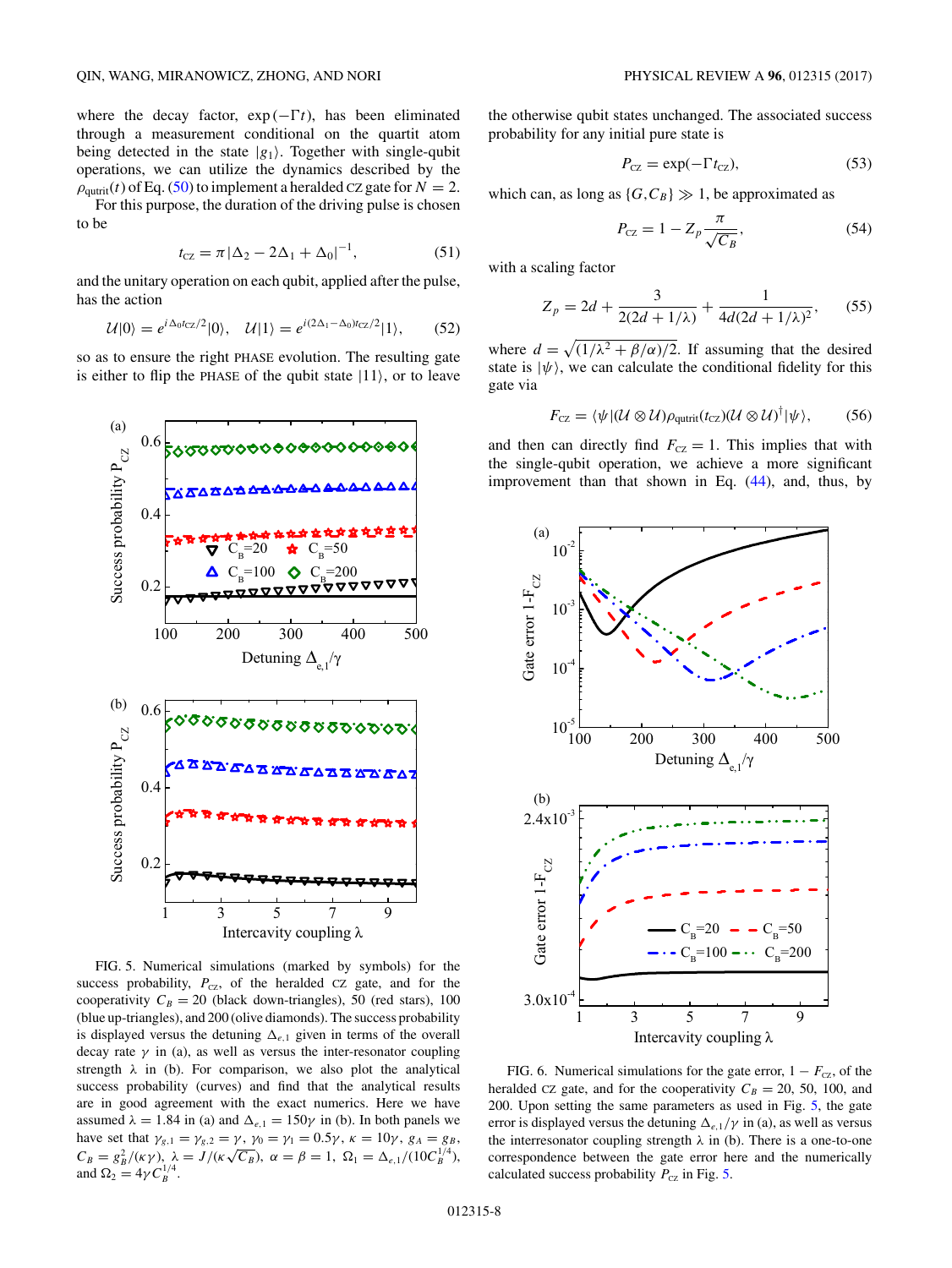decreasing  $\Omega_1$  and increasing  $\Delta_{e,1}$ , an arbitrarily small gate error can even be achievable.

In order to confirm the heralded CZ gate, we now perform numerical simulations exactly using, instead of the effective master equation in Eq. [\(18\)](#page-4-0), the full zero-temperature master equation, given by Eq. [\(13\)](#page-3-0), for the density operator  $\rho_T(t)$  of the total system initially in

$$
|\Psi\rangle_{\text{ini}} = |\Phi\rangle_{\text{ini}} \otimes |\text{vac}\rangle, \tag{57}
$$

with  $|vac\rangle$  being the vacuum state of the coupled resonators and  $|\Phi\rangle$ <sub>ini</sub> is given in Eq. [\(36\)](#page-5-0). The numerical simulations calculate the success probability  $P_{CZ}$ , the conditional density operator  $\rho_{\text{qutrit}}(t_{\text{CZ}})$ , and fidelity  $F_{\text{CZ}}$  using the expressions below:

$$
P_{\rm CZ} = \sum_{n=0,1,2} \text{Tr}[(|g_1\rangle\langle g_1| \otimes \mathcal{P}_n \otimes \mathcal{I})\rho_T(t_{\rm CZ})],\qquad(58)
$$

$$
\rho_{\text{qutrit}}(t_{\text{CZ}}) = \frac{1}{P_{\text{CZ}}} \text{Tr}_{\text{cav}}[\langle g_1 | \rho_T(t_{\text{CZ}}) | g_1 \rangle],\tag{59}
$$

$$
F_{\rm CZ} = \langle \psi | (\mathcal{U} \otimes \mathcal{U}) \rho_{\rm qutrit}(t_{\rm CZ}) (\mathcal{U} \otimes \mathcal{U})^\dagger | \psi \rangle, \qquad (60)
$$

where  $Tr$  and  $Tr_{cav}$  are trace operations over the total system and the resonators, respectively, and  $\mathcal I$  is an identity operator related to the two resonators. For the simulations, we assume that  $\gamma_{g,1} = \gamma_{g,2}, \gamma_0 = \gamma_1 = 0.5\gamma$ , and  $\alpha = \beta = 1$ ; moreover, we take  $\kappa = 10\gamma$ ,  $\Omega_1 = \Delta_{e,1}/(10C_B^{1/4})$ ,  $\Omega_2 = 4\gamma C_B^{1/4}$ , and determine the detunings  $\delta$  and  $\Delta_{e,2}$  according to Eqs. [\(45\)](#page-6-0) and [\(46\)](#page-6-0), respectively. Then, we calculate the success probability  $P_{\text{CZ}}$  and the gate error  $1 - F_{\text{CZ}}$ , as a function of either the detuning  $\Delta_{e,1}$  or the interresonator coupling *J*, for different cooperativities [\[55,56\]](#page-12-0). The numerical results (marked by symbols) are plotted in Fig. [5](#page-7-0) for the success probability and in Fig. [6](#page-7-0) for the gate error. The analytical success probability, which we use curves to represent, is also plotted in Fig. [5,](#page-7-0) and shows good agreement with the exact results. In Fig.  $6(a)$  we find that as the detuning  $\Delta_{e,1}$  increases, the gate error first decreases and then increases. This is because, in addition to suppressing the error from the  $|e_1\rangle \rightarrow |g_1\rangle$  decay (see the Appendix), such an increase in  $\Delta_{e,1}$ , however, increases the driving strength

TABLE II. The action of a heralded multiqubit Toffoli-like gate. Note that  $\Delta_0 \neq \Delta_1 = \Delta_2 = \cdots = \Delta_N$ , and we have also ignored an overall phase,  $exp(-i\pi)$ , of the output states.

| n | Input states           | Time evolution                     | Output states          |
|---|------------------------|------------------------------------|------------------------|
| 0 | $ 000 \cdots 0\rangle$ | $\exp(-i\Delta_0 t_{\text{Toff}})$ | $- 000\cdots0\rangle$  |
| 1 | $ 100 \cdots 0\rangle$ | $\exp(-i\Delta_1 t_{\text{Toff}})$ | $ 100 \cdots 0\rangle$ |
|   | $ 010\cdots0\rangle$   |                                    | $ 010 \cdots 0\rangle$ |
| 2 |                        |                                    |                        |
|   | $ 0 \cdots 001\rangle$ |                                    | $ 0 \cdots 001\rangle$ |
|   | $ 110\cdots0\rangle$   | $\exp(-i\Delta_2 t_{\text{Toff}})$ | $ 110\cdots0\rangle$   |
|   | $ 101 \cdots 0\rangle$ |                                    | $ 101 \cdots 0\rangle$ |
|   |                        |                                    |                        |
|   | $ 0 \cdots 011\rangle$ |                                    | $ 0 \cdots 011\rangle$ |
|   |                        |                                    |                        |
| N | $ 111 \cdots 1\rangle$ | $\exp(-i\Delta_N t_{\text{Toff}})$ | $ 111 \cdots 1\rangle$ |

TABLE III. The action of the heralded controlled-*Z* gate. Note that  $\Delta_0$ ,  $\Delta_1$ , and  $\Delta_2$  are not equal to each other. Thus, some unitary operations should be applied on qubits to achieve their proper PHASE evolution.

| n | Input states                 | Time evolution                   | Output states                |
|---|------------------------------|----------------------------------|------------------------------|
| 0 | $ 00\rangle$                 | $\exp(-i\Delta_0 t_{\text{CZ}})$ | $ 00\rangle$                 |
| 1 | $ 10\rangle$<br>$ 01\rangle$ | $\exp(-i\Delta_1 t_{\text{CZ}})$ | $ 10\rangle$<br>$ 01\rangle$ |
| 2 | $ 11\rangle$                 | $\exp(-i\Delta_2 t_{\text{CZ}})$ | $-111$                       |

 $\Omega_1 = \Delta_{e,1}/(10C_B^{1/4})$ , and hence the nonadiabatic error. There is a trade-off between the two errors. Again within the limit  $\lambda \gg 1$ , the off-resonant Raman transition could be removed as before, yielding  $d \to \sqrt{\frac{\beta}{2\alpha}}$ . As a result, one finds that the scaling factor, given by Eq.  $(55)$ , is equal to

$$
Z_p \to 2d + \frac{3}{4d} + \frac{1}{16d^3}.\tag{61}
$$

Hence, when  $\lambda$  is sufficiently large, both the success probability and the gate error will be independent of *λ*, illustrated in Figs.  $5(b)$  and  $6(b)$ . It should be noted that to calculate the success probability in Fig.  $5(a)$ , and the gate error in Fig.  $6(a)$ , we have chosen  $\lambda = 1.84$ , because this value can lead to the shortest driving pulse for the two-qubit gate if  $\alpha = \beta$ .

Finally, we note that the energy shifts,  $\Delta_n$ , for both Toffoli-like and CZ gates involve only the ground states, because the effective master equation  $(18)$  is obtained by adiabatically eliminating the excited states. According to the effective Hamiltonian of Eq. [\(19\)](#page-4-0), a quantum state, with *n*, of the qutrit atoms has an energy shift,  $\Delta_n$ . Consequently, a dynamical phase,  $exp(-i\Delta_n t)$ , can be imposed by choosing the appropriate evolution times for a given quantum state. Thus, the quantum gates, including the multiqubit Toffoli-like (see Table  $II$ ) and two-qubit CZ gates (Table  $III$ ), are realized by choosing appropriate evolution times.

### **VI. CONCLUSIONS**

We have described a method for performing a heralded near-deterministic controlled-PHASE gates in two distant resonators in the presence of decoherence, including the twoqubit controlled*-Z* (CZ) gate and its multiqubit-controlled generalization known, which can be referred to as a Toffoli-like gate. Our proposal is a generalization of the single-resonator method introduced by Borregaard *et al.* [\[24\]](#page-11-0). The method in our paper uses an auxiliary microwave-driven four-level atom (quartit) inside one resonator to serve as both an intraresonator photon source and a detector, and, thus, to control and also herald the gates on atomic qutrits inside the other resonator. In addition to the quantum gate fidelity scalings, which are superior to traditional cavity-assisted deterministic gates, this method demonstrates a macroscopically distant herald for controlled quantum gates, and at the same time avoids the difficulty in individually addressing a microwave-driven atom. We note that the original method of Ref. [\[24\]](#page-11-0) is based on the heralding and operational atoms coupled to the same resonator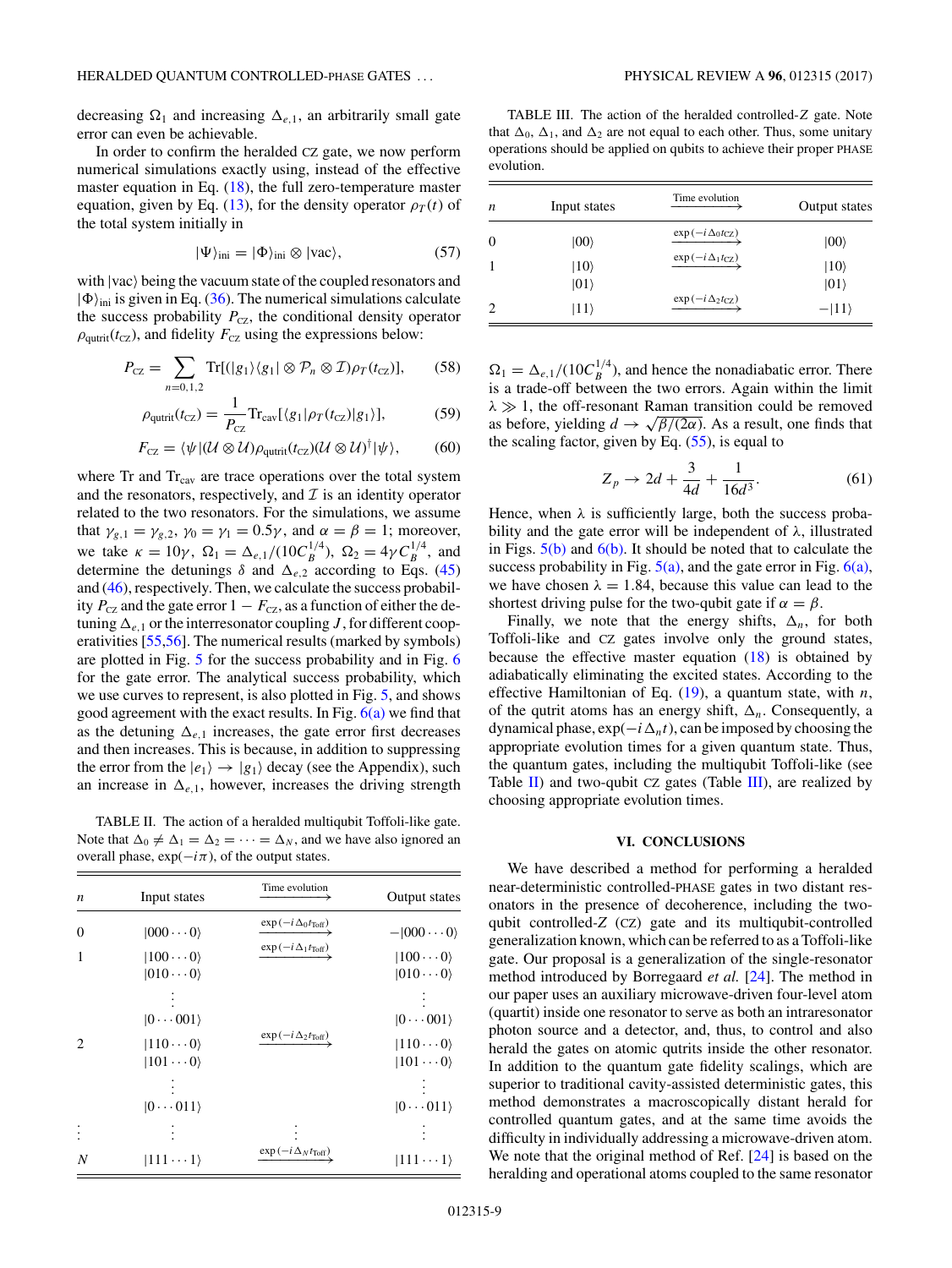<span id="page-9-0"></span>mode acting as a cavity bus. Here we are not applying this cavity bus.

The operator formalism used in our paper to calculate the effective Hamiltonian [i.e., Eq. [\(15\)](#page-3-0)] and the effective Lindblad operators [i.e., Eq. [\(16\)](#page-3-0)] follows the approach in Ref. [\[12\]](#page-10-0). The dynamical behavior of the system can be fairly well approximated by the effective master equation. For example, the results obtained respectively by using the full and effective master equations in Figs. 4 and 6 in Ref. [\[12\]](#page-10-0), or in Figs. [5](#page-7-0) and [6](#page-7-0) in our paper, are in good agreement. The physics of this approximation can be understood by the simple qutrit atom in Fig. [2.](#page-2-0) A direct picture is that the three-level atom in state  $|0\rangle$  is first excited to the state  $|2\rangle$ , then can go to the state  $|1\rangle$  by an atomic decay, or can go back to the state  $|0\rangle$ also by another atomic decay. If starting in the state  $|1\rangle$ , the atom has a similar behavior. Roughly speaking, there exists an indirect interaction between the states  $|0\rangle$  and  $|1\rangle$ , as well as the direct interaction between the states  $|0\rangle$ ,  $|1\rangle$ , and the state  $|2\rangle$ , mediated by the atomic decays. Thus, after adiabatically eliminating the state  $|2\rangle$ , the energy shifts of the states  $|0\rangle, |1\rangle,$ and even a direct interaction between them, would be induced by the atomic decays. Upon combining the above processes, mediated by the atom decays with the coherent drives and other interactions, the effective master equation was obtained here in analogy to that in Ref. [\[12\]](#page-10-0).

We have also proposed a circuit-QED system with superconducting qutrits and quartits implementing the proposed protocol as shown in Fig. [1.](#page-1-0) Our circuit includes two coupled transmission-line resonators, which are linearly coupled via a SQUID. These resonators can be coupled to qudits via a capacitance. For example, we assumed a PHASE quartit coupled to one of the resonators serving a herald, and *N* identical flux qutrits coupled to the other resonator for performing the controlled-PHASE gates. Typically, the length of a transmissionline resonator can be of up to the order of cm [\[57\]](#page-12-0), but the size of a superconducting atoms is of ∼*μ*m [\[3\]](#page-10-0).

We assume realistic parameters from experiments with su-perconducting quantum circuits [\[54,57\]](#page-12-0). Specifically,  $\gamma/2\pi$  = 10 MHZ,  $\kappa/2\pi = 6$  MHz,  $C_A = C_B = 170$  ( $\alpha = \beta = 1$ ),  $\Delta_{e,1}/2\pi = 420$  MHz,  $\Omega_1/2\pi = 70$  MHz,  $\lambda = 1.84$ ,  $J/2\pi =$ 144 MHz, and  $\Omega_2/2\pi = 87$  MHz. The implementation of the CZ gate with these parameters can result in a success probability of ∼0*.*55, a gate error of ∼0*.*006, and a gate time of ∼6 *μ*s. These gate performance parameters are quite good for a coupled-resonator system. Indeed by increasing the capacitance of the capacitor between the TLRs, it is possible to achieve a stronger *J* [\[39\]](#page-11-0) and, thus, a smaller gate error and a shorter gate time. Furthermore, the decoherence time  $T_2$  of a flux qubit can be improved to ~85  $\mu$ s [\[58\]](#page-12-0), which is much larger than  $6 \mu s$ . This justifies neglecting such decoherence effect on the flux qutrits. But for a PHASE qubit, *T*<sub>2</sub> reaches ∼1  $\mu$ s, which is smaller than 6  $\mu$ s [\[41\]](#page-11-0). Nevertheless, the PHASE quartit in our protocol works only as an auxiliary atom to herald the quantum gate by measuring the  $|g_1\rangle$  population on which the decoherence, quantified  $T_2$ , has no effect. Hence, such decoherence of both PHASE quartit and flux qutrits can be effectively neglected in our protocol.

Another possible implementation can be based on ultracold atoms coupled to nanoscale optical cavities. In this situation, the atoms  $87Rb$  can be used for both quartit and qutrit atoms [\[24,](#page-11-0)[59,60\]](#page-12-0). Furthermore, nanoscale optical cavities have been realized by the use of defects in a two-dimensional photonic crystal, and one can place such nanocavities very close to each other to directly couple them by evanescent fields [\[61\]](#page-12-0), or one can use a common waveguide (a quantum bus) to indirectly couple such cavities [\[62\]](#page-12-0).

Although we have chosen to discuss the specific case of two coupled resonators, this description may be extended to a coupled-cavity array [\[63–67\]](#page-12-0). Hence, it would enable applications such as scalable quantum information processing and long-distance quantum communication.

## **ACKNOWLEDGMENTS**

W.Q. is supported by the Basic Research Fund of the Beijing Institute of Technology under Grant No. 20141842005. X.W. is supported by the China Scholarship Council (Grant No. 201506280142). A.M. and F.N. acknowledge the support of a grant from the John Templeton Foundation. F.N. was also partially supported by the RIKEN iTHES Project, the MURI Center for Dynamic Magneto-Optics via the AFOSR award number FA9550-14-1-0040, the IMPACT program of JST, CREST Grant No. JPMJCR1676, a Grant-in-Aid for Scientific Research (A) the Japan Society for the Promotion of Science (KAKENHI), and the JSPS-RFBR Grant No. 17-52-50023.

## **APPENDIX: DERIVATION OF EFFECTIVE MASTER EQUATION**

In this appendix, we will derive the effective master equation by using the method in Ref. [\[12\]](#page-10-0). We start with the total Hamiltonian  $H_T$  in the main text. Upon introducing the symmetric and antisymmetric modes,  $a_{\pm} = (a_A \pm a_B)/\sqrt{2}$ , of the coupled resonators, and then switching into a rotating frame with respect to

$$
H_{\rm rot} = \sum_{k=1}^{N} \left[ (\omega_c + \omega_1 - J)|2\rangle_k \langle 2| + \sum_{z=0,1} \omega_z |z\rangle_k \langle z| + \bar{\omega} |e_1\rangle \langle e_1| + (\bar{\omega} + \omega_{m,2}) |e_2\rangle \langle e_2| + \sum_{x=1,2} \omega_{g,x} |g_x\rangle \langle g_x| + (\omega_c - J)(a_+^{\dagger} a_+ + a_-^{\dagger} a_-), \tag{A1}
$$

where  $\bar{\omega} = \omega_{m,1} + \omega_{g,1}$ , the total Hamiltonian is transformed to

$$
H_T = H_e + V + V^{\dagger}, \tag{A2}
$$

as given in the main text. With the Lindblad operators in Eq. [\(14\)](#page-3-0), we obtain the no-jump Hamiltonian of the form

$$
H_{\rm NH} = \sum_{k=1}^{N} \left\{ \bar{\delta} |2\rangle_k \langle 2| + \frac{g_B}{\sqrt{2}} [(a_+ - a_-)|2\rangle_k \langle 1| + \text{H.c.}] \right\} + \bar{\Delta}_{e,1} |e_1\rangle \langle e_1| + \bar{\Delta}_{e,2} |e_2\rangle \langle e_2| + \bar{J} a_+^\dagger a_+ - \frac{i\kappa}{2} a_-^\dagger a_- + \frac{g_A}{\sqrt{2}} [(a_+ + a_-)|e_2\rangle \langle g_2| + \text{H.c.}] + \frac{\Omega_2}{2} (|e_2\rangle \langle e_1| + \text{H.c.}), \tag{A3}
$$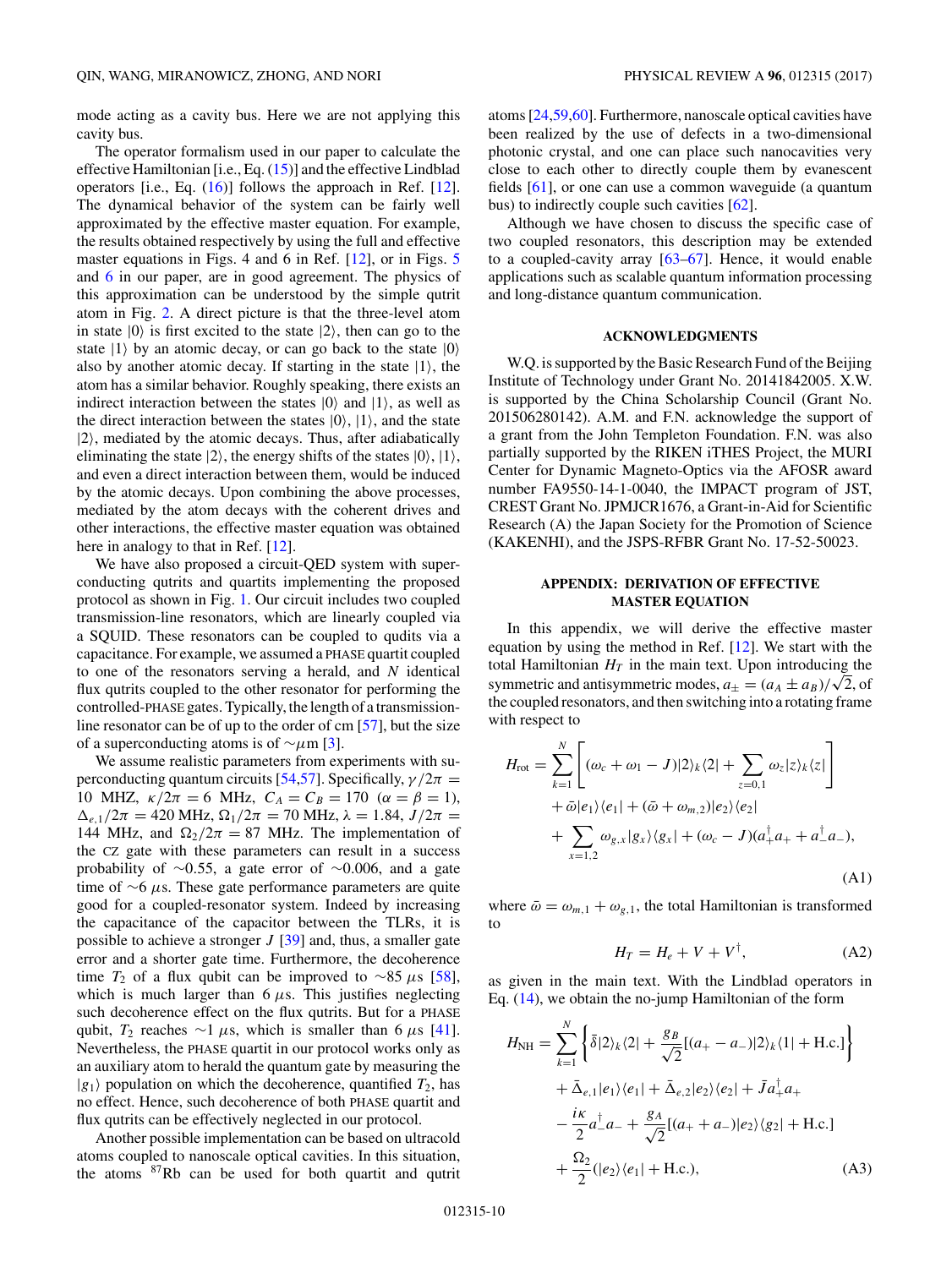<span id="page-10-0"></span>where  $\bar{\Delta}_{e,1} = \Delta_{e,1} - i \gamma_{g,1}/2$ ,  $\bar{\Delta}_{e,2} = \Delta_{e,2} - i \gamma_{g,2}/2$ ,  $\bar{\delta} = \delta$ *iγ/*2, and  $\bar{J} = 2J - i\kappa/2$ . Following the formalism in Ref. [12], the effective Hamiltonian and Lindblad operators are given, respectively, by

$$
H_{\rm eff} = \frac{1}{2} V^{\dagger} \left[ H_{\rm NH}^{-1} + \left( H_{\rm NH}^{-1} \right)^{\dagger} \right] V, \tag{A4}
$$

$$
L_{\text{eff}}^j = L_j H_{\text{NH}}^{-1} V. \tag{A5}
$$

To proceed, we work within the single-excitation subspace and, after a straightforward calculation, obtain

$$
\Delta_n = -\frac{\Omega_1}{2\sqrt{\gamma_{g,1}}} \text{Re}(r_{g_1,n}),\tag{A6}
$$

$$
r_{+,n} = \frac{\Omega_1 \widetilde{\Omega}_m \sqrt{C_A}}{4 \widetilde{J} \mathcal{X}_n \sqrt{2\gamma}} (i \widetilde{\delta} + 2nC_B), \tag{A7}
$$

$$
r_{-,n} = -\frac{\Omega_1 \widetilde{\Omega}_m \sqrt{C_A}}{2\mathcal{X}_n \sqrt{2\gamma}} (\widetilde{\delta} - nC_B/\widetilde{J}), \tag{A8}
$$

$$
r_{g_1,n} = \frac{\Omega_1 \sqrt{\gamma_{g,1}}}{2\gamma \mathcal{X}_n} [i\widetilde{\delta} \widetilde{\Delta}_{e,2} + (C_A \widetilde{\delta} + nC_B \widetilde{\Delta}_{e,2})
$$

$$
\times (1 - i/2\tilde{J}) - 2nC_A C_B/\tilde{J}, \tag{A9}
$$

$$
r_{g_2,n} = -\frac{\Omega_1 \widetilde{\Omega}_m \sqrt{\gamma_{g,2}}}{4\gamma \mathcal{X}_n} \{i\widetilde{\delta} + nC_B[1 - i/(2\widetilde{J})]\}, \quad \text{(A10)}
$$

$$
r_{k,n} = -\frac{\Omega_1 \widetilde{\Omega}_m \sqrt{\gamma_k C_A C_B}}{4\gamma \mathcal{X}_n} [1 + i/(2\widetilde{J})], \tag{A11}
$$

where  $C_A = \frac{g_A^2}{(\kappa \gamma)}$ ,  $\tilde{\Delta}_{e,1} = \frac{\Delta_{e,1}}{\gamma} - i \gamma_{g,1} / (2 \gamma)$ ,  $\tilde{J} =$  $2J/\kappa - i/2$ ,  $\widetilde{\Omega}_2 = \Omega_2/\gamma$ ,  $Z = \widetilde{\Delta}_{e,1}\widetilde{\Delta}_{e,2} - (\widetilde{\Omega}_m/2)^2$ ,  $\mathcal{X}_n =$ 

- [1] M. A. Nielsen and I. L. Chuang, *Quantum Computation and Quantum Information* (Cambridge University Press, Cambridge, 2010).
- [2] I. Buluta, S. Ashhab, and F. Nori, Natural and artificial atoms for quantum computation, [Rep. Prog. Phys.](https://doi.org/10.1088/0034-4885/74/10/104401) **[74](https://doi.org/10.1088/0034-4885/74/10/104401)**, [104401](https://doi.org/10.1088/0034-4885/74/10/104401) [\(2011\)](https://doi.org/10.1088/0034-4885/74/10/104401).
- [3] Z. L. Xiang, S. Ashhab, J. Q. You, and F. Nori, Hybrid quantum circuits: Superconducting circuits interacting with other quantum systems, [Rev. Mod. Phys.](https://doi.org/10.1103/RevModPhys.85.623) **[85](https://doi.org/10.1103/RevModPhys.85.623)**, [623](https://doi.org/10.1103/RevModPhys.85.623) [\(2013\)](https://doi.org/10.1103/RevModPhys.85.623).
- [4] D. A. Lidar and K. B. Whaley, Decoherence-free subspaces and subsystems, in *Irreversible Quantum Dynamics*, edited by F. Benatti and R. Floreanini, Springer Lecture Notes in Physics (Springer, Berlin, 2003), Vol. 622, pp. 83–120.
- [5] S. J. Devitt, W. J. Munro, and K. Nemoto, Quantum error correction for beginners, [Rep. Prog. Phys.](https://doi.org/10.1088/0034-4885/76/7/076001) **[76](https://doi.org/10.1088/0034-4885/76/7/076001)**, [076001](https://doi.org/10.1088/0034-4885/76/7/076001) [\(2013\)](https://doi.org/10.1088/0034-4885/76/7/076001).
- [6] S. Bose, P. L. Knight, M. B. Plenio, and V. Vedral, Proposal for [Teleportation of an Atomic State Via Cavity Decay,](https://doi.org/10.1103/PhysRevLett.83.5158) Phys. Rev. Lett. **[83](https://doi.org/10.1103/PhysRevLett.83.5158)**, [5158](https://doi.org/10.1103/PhysRevLett.83.5158) [\(1999\)](https://doi.org/10.1103/PhysRevLett.83.5158).
- [7] G. Chimczak, R. Tanaś, and A. Miranowicz, Teleportation with insurance of an entangled atomic state via cavity decay, [Phys. Rev. A](https://doi.org/10.1103/PhysRevA.71.032316) **[71](https://doi.org/10.1103/PhysRevA.71.032316)**, [032316](https://doi.org/10.1103/PhysRevA.71.032316) [\(2005\)](https://doi.org/10.1103/PhysRevA.71.032316).
- [8] B. Kraus, H. P. Büchler, S. Diehl, A. Kantian, A. Micheli, and P. Zoller, Preparation of entangled states by quantum Markov processes, [Phys. Rev. A](https://doi.org/10.1103/PhysRevA.78.042307) **[78](https://doi.org/10.1103/PhysRevA.78.042307)**, [042307](https://doi.org/10.1103/PhysRevA.78.042307) [\(2008\)](https://doi.org/10.1103/PhysRevA.78.042307).

 $iZ\delta + (C_A\delta\Delta_{e,2} + nC_BZ)[1 - i/(2J)] - 2nC_AC_B\Delta_{e,1}/J$ and  $k = 0, 1$ . In the limit  $\Omega_2 \ll \Delta_{e,1}$ , we can make a Taylor expansion around  $\Omega_2/\Delta_{e,1} = 0$ , yielding

$$
\Delta_n = -\frac{\Omega_1^2}{4\Delta_{e,1}} - \frac{\tilde{\Omega}^2}{4\gamma} \text{Re} \bigg\{ \frac{1}{\mathcal{Y}_n} \bigg[ i\tilde{\delta} + nC_B \bigg( 1 - \frac{i}{2\tilde{J}} \bigg) \bigg] \bigg\},\tag{A12}
$$

$$
r_{+,n} = \frac{\tilde{\Omega}\sqrt{C_A}}{2\tilde{J}\mathcal{Y}_n\sqrt{2\gamma}} (i\tilde{\delta} + 2nC_B),
$$
 (A13)

$$
r_{-,n} = -\frac{\widetilde{\Omega}\sqrt{C_A}}{\mathcal{Y}_n\sqrt{2\gamma}}(i\widetilde{\delta} - nC_B/\widetilde{J}),
$$
 (A14)

$$
r_{g_1,n} = \frac{\Omega_1 \sqrt{\gamma_{g,1}}}{2\Delta_{e,1}} + \frac{\widetilde{\Omega} \sqrt{\widetilde{\gamma}_{g,1}}}{2\gamma \mathcal{Y}_n} \left\{ i\widetilde{\delta} + nC_B \left[ 1 - \frac{i}{2\widetilde{J}} \right] \right\},\tag{A15}
$$

$$
r_{g_2,n} = -\frac{\widetilde{\Omega}\sqrt{\gamma_{g,2}}}{2\gamma \mathcal{Y}_n} \{i\widetilde{\delta} + nC_B[1 - i/(2\widetilde{J})]\},\tag{A16}
$$

$$
r_{k,n} = -\frac{\widetilde{\Omega}\sqrt{\gamma_k C_A C_B}}{2\gamma \mathcal{Y}_n} [1 + i/(2\widetilde{J})], \tag{A17}
$$

where  $\widetilde{\Omega} = \Omega_1 \Omega_2 / (2 \Delta_{e,1}), \widetilde{\gamma}_{g,1} = \gamma_{g,1} \Omega_2^2 / (4 \Delta_{e,1}^2),$  and  $\mathcal{Y}_n = \widetilde{\gamma}_{g,n}$  $i\delta\Delta_{e,2} + (C_A\delta + nC_B\Delta_{e,2})[1 - i/(2J)] - 2nC_AC_B/J$  $i\delta\Delta_{e,2} + (C_A\delta + nC_B\Delta_{e,2})[1 - i/(2J)] - 2nC_AC_B/J$ . In Eq. (A12), the term,  $-\Omega_1^2/(4\Delta_{e,1})$ , of  $\Delta_n$  can be removed because it has no effect on the PHASE gates. Meanwhile, in Eq. (A15), we find that the  $|e_1\rangle \rightarrow |g_1\rangle$  decay is suppressed by increasing  $\Delta_{e,1}$ , such that the second term of  $r_{g_1,n}$  can be removed as long as  $\widetilde{\gamma}_{g,1} \ll 1$ . Thus, Eqs. (A12)–(A17), under the assumption that  $\kappa \ll J$ , reduce to Eqs. [\(20\)](#page-4-0) and [\(26\)](#page-4-0).

- [9] F. Verstraete, M. M. Wolf, and J. I. Cirac, Quantum computation and quantum-state engineering driven by dissipation, [Nat. Phys.](https://doi.org/10.1038/nphys1342) **[5](https://doi.org/10.1038/nphys1342)**, [633](https://doi.org/10.1038/nphys1342) [\(2009\)](https://doi.org/10.1038/nphys1342).
- [10] H. Krauter, C. A. Muschik, K. Jensen, W. Wasilewski, J. M. Petersen, J. I. Cirac, and E. S. Polzik, Entanglement Generated by Dissipation and Steady State Entanglement of Two Macroscopic Objects, [Phys. Rev. Lett.](https://doi.org/10.1103/PhysRevLett.107.080503) **[107](https://doi.org/10.1103/PhysRevLett.107.080503)**, [080503](https://doi.org/10.1103/PhysRevLett.107.080503) [\(2011\)](https://doi.org/10.1103/PhysRevLett.107.080503).
- [11] M. J. Kastoryano, F. Reiter, and A. S. Sørensen, Dissipative Preparation of Entanglement in Optical Cavities, [Phys. Rev. Lett.](https://doi.org/10.1103/PhysRevLett.106.090502) **[106](https://doi.org/10.1103/PhysRevLett.106.090502)**, [090502](https://doi.org/10.1103/PhysRevLett.106.090502) [\(2011\)](https://doi.org/10.1103/PhysRevLett.106.090502).
- [12] F. Reiter and A. S. Sørensen, Effective operator formalism for open quantum systems, [Phys. Rev. A](https://doi.org/10.1103/PhysRevA.85.032111) **[85](https://doi.org/10.1103/PhysRevA.85.032111)**, [032111](https://doi.org/10.1103/PhysRevA.85.032111) [\(2012\)](https://doi.org/10.1103/PhysRevA.85.032111).
- [13] L.-T. Shen, X.-Y. Chen, Z.-B. Yang, H.-Z. Wu, and S.- B. Zheng, Steady-state entanglement for distant atoms by dissipation in coupled cavities, [Phys. Rev. A](https://doi.org/10.1103/PhysRevA.84.064302) **[84](https://doi.org/10.1103/PhysRevA.84.064302)**, [064302](https://doi.org/10.1103/PhysRevA.84.064302) [\(2011\)](https://doi.org/10.1103/PhysRevA.84.064302).
- [14] F. Reiter, M. J. Kastoryano, and A. S. Sørensen, Driving two atoms in an optical cavity into an entangled steady state using engineered decay, [New J. Phys.](https://doi.org/10.1088/1367-2630/14/5/053022) **[14](https://doi.org/10.1088/1367-2630/14/5/053022)**, [053022](https://doi.org/10.1088/1367-2630/14/5/053022) [\(2012\)](https://doi.org/10.1088/1367-2630/14/5/053022).
- [15] Y. Lin, J. P. Gaebler, F. Reiter, T. R. Tan, R. Bowler, A. S. Sørensen, D. Leibfried, and D. J. Wineland, Dissipative production of a maximally entangled steady state of two quantum bits, [Nature \(London\)](https://doi.org/10.1038/nature12801) **[504](https://doi.org/10.1038/nature12801)**, [415](https://doi.org/10.1038/nature12801) [\(2013\)](https://doi.org/10.1038/nature12801).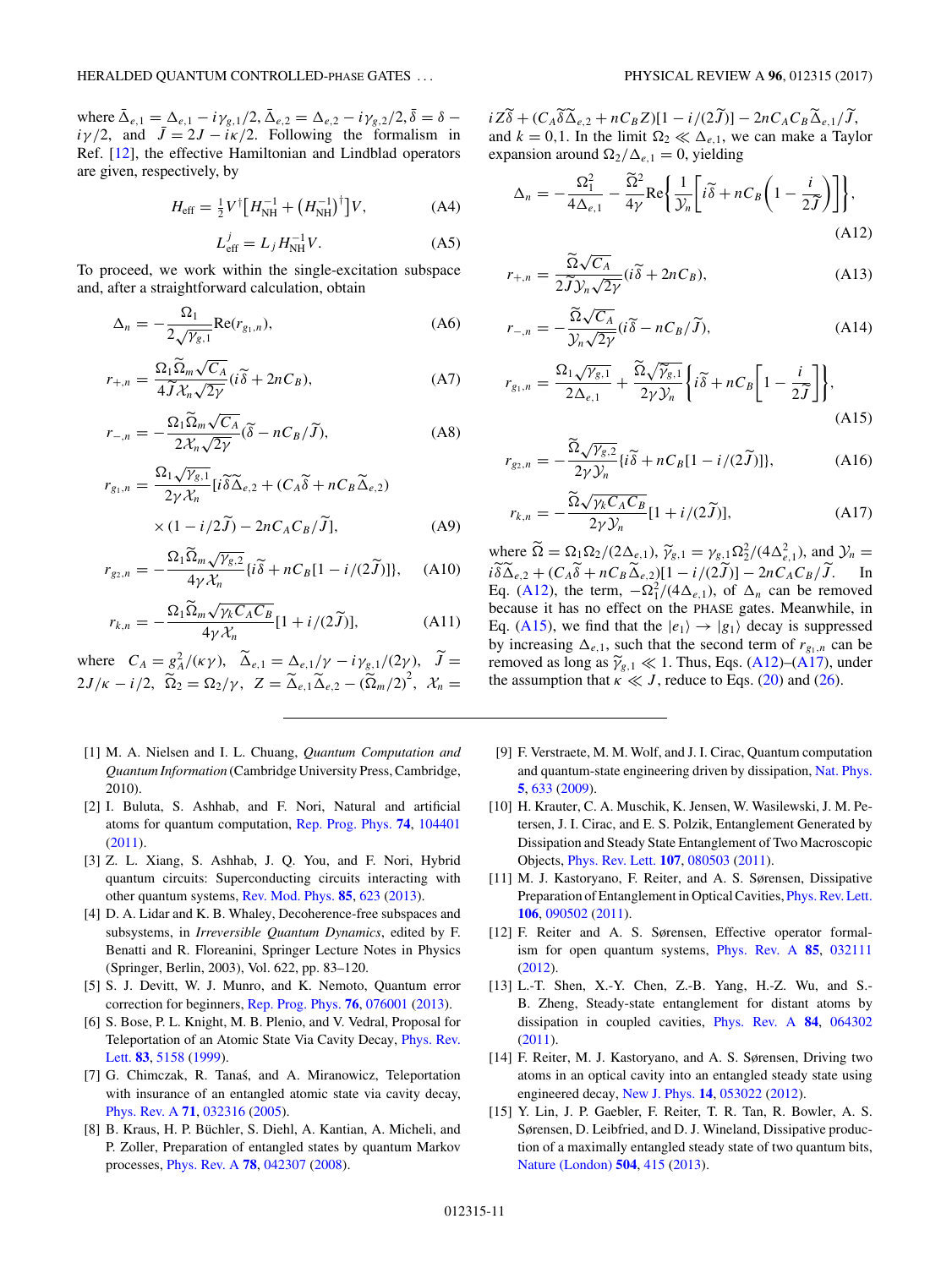- <span id="page-11-0"></span>[16] R. Sweke, I. Sinayskiy, and F. Petruccione, Dissipative preparation of large W states in optical cavities, [Phys. Rev. A](https://doi.org/10.1103/PhysRevA.87.042323) **[87](https://doi.org/10.1103/PhysRevA.87.042323)**, [042323](https://doi.org/10.1103/PhysRevA.87.042323) [\(2013\)](https://doi.org/10.1103/PhysRevA.87.042323).
- [17] F. Reiter, L. Tornberg, G. Johansson, and A. S. Sørensen, Steadystate entanglement of two superconducting qubits engineered by dissipation, [Phys. Rev. A](https://doi.org/10.1103/PhysRevA.88.032317) **[88](https://doi.org/10.1103/PhysRevA.88.032317)**, [032317](https://doi.org/10.1103/PhysRevA.88.032317) [\(2013\)](https://doi.org/10.1103/PhysRevA.88.032317).
- [18] S.-L. Su, X.-Q. Shao, H.-F. Wang, and S. Zhang, Scheme for entanglement generation in an atom-cavity system via dissipation, [Phys. Rev. A](https://doi.org/10.1103/PhysRevA.90.054302) **[90](https://doi.org/10.1103/PhysRevA.90.054302)**, [054302](https://doi.org/10.1103/PhysRevA.90.054302) [\(2014\)](https://doi.org/10.1103/PhysRevA.90.054302).
- [19] E. Davis, G. Bentsen, and M. Schleier-Smith, Approaching the [Heisenberg Limit Without Single-Particle Detection,](https://doi.org/10.1103/PhysRevLett.116.053601) Phys. Rev. Lett. **[116](https://doi.org/10.1103/PhysRevLett.116.053601)**, [053601](https://doi.org/10.1103/PhysRevLett.116.053601) [\(2016\)](https://doi.org/10.1103/PhysRevLett.116.053601).
- [20] D. W. Schönleber, A. Eisfeld, M. Genkin, S. Whitlock, and S. Wüster, Quantum Simulation of Energy Transport with Embedded Rydberg Aggregates, [Phys. Rev. Lett.](https://doi.org/10.1103/PhysRevLett.114.123005) **[114](https://doi.org/10.1103/PhysRevLett.114.123005)**, [123005](https://doi.org/10.1103/PhysRevLett.114.123005) [\(2015\)](https://doi.org/10.1103/PhysRevLett.114.123005).
- [21] H. Schempp, G. Günter, S. Wüster, M. Weidemüller, and S. Whitlock, Correlated Exciton Transport in Rydberg-Dressed-Atom Spin Chains, [Phys. Rev. Lett.](https://doi.org/10.1103/PhysRevLett.115.093002) **[115](https://doi.org/10.1103/PhysRevLett.115.093002)**, [093002](https://doi.org/10.1103/PhysRevLett.115.093002) [\(2015\)](https://doi.org/10.1103/PhysRevLett.115.093002).
- [22] S. Dooley, E. Yukawa, Y. Matsuzaki, G. C. Knee, W. J. Munro, and K. Nemoto, A hybrid-systems approach to spin squeezing using a highly dissipative ancillary system, [New J. Phys.](https://doi.org/10.1088/1367-2630/18/5/053011) **[18](https://doi.org/10.1088/1367-2630/18/5/053011)**, [053011](https://doi.org/10.1088/1367-2630/18/5/053011) [\(2016\)](https://doi.org/10.1088/1367-2630/18/5/053011).
- [23] T. Ramos, B. Vermersch, P. Hauke, H. Pichler, and P. Zoller, Non-Markovian dynamics in chiral quantum networks with spins and photons, [Phys. Rev. A](https://doi.org/10.1103/PhysRevA.93.062104) **[93](https://doi.org/10.1103/PhysRevA.93.062104)**, [062104](https://doi.org/10.1103/PhysRevA.93.062104) [\(2016\)](https://doi.org/10.1103/PhysRevA.93.062104).
- [24] J. Borregaard, P. Kómár, E. M. Kessler, A. S. Sørensen, and M. D. Lukin, Heralded Quantum Gates with Integrated Error Detection in Optical Cavities, [Phys. Rev. Lett.](https://doi.org/10.1103/PhysRevLett.114.110502) **[114](https://doi.org/10.1103/PhysRevLett.114.110502)**, [110502](https://doi.org/10.1103/PhysRevLett.114.110502) [\(2015\)](https://doi.org/10.1103/PhysRevLett.114.110502).
- [25] J. Q. You and F. Nori, Superconducting circuits and quantum information, [Phys. Today](https://doi.org/10.1063/1.2155757) **[58](https://doi.org/10.1063/1.2155757)**(11), [42](https://doi.org/10.1063/1.2155757) [\(2005\)](https://doi.org/10.1063/1.2155757).
- [26] J. Clarke and F. K. Wilhelm, Superconducting quantum bits, [Nature \(London\)](https://doi.org/10.1038/nature07128) **[453](https://doi.org/10.1038/nature07128)**, [1031](https://doi.org/10.1038/nature07128) [\(2008\)](https://doi.org/10.1038/nature07128).
- [27] L. DiCarlo, M. D. Reed, L. Sun, B. R. Johnson, J. M. Chow, J. M. Gambetta, L. Frunzio, S. M. Girvin, M. H. Devoret, and R. J. Schoelkopf, Preparation and measurement of three-qubit entanglement in a superconducting circuit, [Nature \(London\)](https://doi.org/10.1038/nature09416) **[467](https://doi.org/10.1038/nature09416)**, [574](https://doi.org/10.1038/nature09416) [\(2010\)](https://doi.org/10.1038/nature09416).
- [28] E. Lucero, R. Barends, Y. Chen, J. Kelly, M. Mariantoni, A. Megrant, P. O'Malley, D. Sank, A. Vainsencher, J. Wenner, Y. Yin, A. N. Cleland, and J. M. Martinis, Computing prime factors with a Josephson phase qubit quantum processor, [Nat. Phys.](https://doi.org/10.1038/nphys2385) **[8](https://doi.org/10.1038/nphys2385)**, [719](https://doi.org/10.1038/nphys2385) [\(2012\)](https://doi.org/10.1038/nphys2385).
- [29] I. M. Georgescu, S. Ashhab, and F. Nori, Quantum simulation, [Rev. Mod. Phys.](https://doi.org/10.1103/RevModPhys.86.153) **[86](https://doi.org/10.1103/RevModPhys.86.153)**, [153](https://doi.org/10.1103/RevModPhys.86.153) [\(2014\)](https://doi.org/10.1103/RevModPhys.86.153).
- [30] J. Q. You and F. Nori, Quantum information processing with superconducting qubits in a microwave field, [Phys. Rev. B](https://doi.org/10.1103/PhysRevB.68.064509) **[68](https://doi.org/10.1103/PhysRevB.68.064509)**, [064509](https://doi.org/10.1103/PhysRevB.68.064509) [\(2003\)](https://doi.org/10.1103/PhysRevB.68.064509).
- [31] A. Blais, R.-S. Huang, A. Wallraff, S. M. Girvin, and R. J. Schoelkopf, Cavity quantum electrodynamics for superconducting electrical circuits: An architecture for quantum computation, [Phys. Rev. A](https://doi.org/10.1103/PhysRevA.69.062320) **[69](https://doi.org/10.1103/PhysRevA.69.062320)**, [062320](https://doi.org/10.1103/PhysRevA.69.062320) [\(2004\)](https://doi.org/10.1103/PhysRevA.69.062320).
- [32] J. Q. You and F. Nori, Atomic physics and quantum optics using superconducting circuits, [Nature \(London\)](https://doi.org/10.1038/nature10122) **[474](https://doi.org/10.1038/nature10122)**, [589](https://doi.org/10.1038/nature10122) [\(2011\)](https://doi.org/10.1038/nature10122).
- [33] Y. X. Liu, J. Q. You, L. F. Wei, C. P. Sun, and F. Nori, Optical Selection Rules and Phase-Dependent Adiabatic State Control in a Superconducting Quantum Circuit, [Phys. Rev. Lett.](https://doi.org/10.1103/PhysRevLett.95.087001) **[95](https://doi.org/10.1103/PhysRevLett.95.087001)**, [087001](https://doi.org/10.1103/PhysRevLett.95.087001) [\(2005\)](https://doi.org/10.1103/PhysRevLett.95.087001).
- [34] F. Deppe, M. Mariantoni, E. P. Menzel, A. Marx, S. Saito, K. Kakuyanagi, H. Tanaka, T. Meno, K. Semba, H. Takayanagi, E. Solano, and R. Gross, Two-photon probe of the Jaynes-Cummings model and controlled symmetry breaking in circuit QED, [Nat. Phys.](https://doi.org/10.1038/nphys1016) **[4](https://doi.org/10.1038/nphys1016)**, [686](https://doi.org/10.1038/nphys1016) [\(2008\)](https://doi.org/10.1038/nphys1016).
- [35] F. Yoshihara, T. Fuse, S. Ashhab, K. Kakuyanagi, S. Saito, and K. Semba, Superconducting qubit-coscillator circuit beyond the ultrastrong-coupling regime, [Nat. Phys.](https://doi.org/10.1038/nphys3906) **[13](https://doi.org/10.1038/nphys3906)**, [44](https://doi.org/10.1038/nphys3906) [\(2017\)](https://doi.org/10.1038/nphys3906).
- [36] A. S. Sørensen and K. Mølmer, Measurement Induced Entanglement and Quantum Computation with Atoms in Optical Cavities, [Phys. Rev. Lett.](https://doi.org/10.1103/PhysRevLett.91.097905) **[91](https://doi.org/10.1103/PhysRevLett.91.097905)**, [097905](https://doi.org/10.1103/PhysRevLett.91.097905) [\(2003\)](https://doi.org/10.1103/PhysRevLett.91.097905).
- [37] J. M. Martinis, S. Nam, J. Aumentado, and C. Urbina, Rabi [Oscillations in a Large Josephson-Junction Qubit,](https://doi.org/10.1103/PhysRevLett.89.117901) Phys. Rev. Lett. **[89](https://doi.org/10.1103/PhysRevLett.89.117901)**, [117901](https://doi.org/10.1103/PhysRevLett.89.117901) [\(2002\)](https://doi.org/10.1103/PhysRevLett.89.117901).
- [38] M. Neeley, M. Ansmann, R. C. Bialczak, M. Hofheinz, E. Lucero, A. D. O'Connell, D. Sank, H. Wang, J. Wenner, A. N. Cleland, M. R. Geller, and J. M. Martinis, Emulation of a quantum spin with a superconducting phase qudit, [Science](https://doi.org/10.1126/science.1173440) **[325](https://doi.org/10.1126/science.1173440)**, [722](https://doi.org/10.1126/science.1173440) [\(2009\)](https://doi.org/10.1126/science.1173440).
- [39] M. Fitzpatrick, N. M. Sundaresan, A. C. Y. Li, J. Koch, and A. A Houck, Observation of a Dissipative Phase Transition in a One-Dimensional Circuit Qed Lattice, [Phys. Rev. X](https://doi.org/10.1103/PhysRevX.7.011016) **[7](https://doi.org/10.1103/PhysRevX.7.011016)**, [011016](https://doi.org/10.1103/PhysRevX.7.011016) [\(2017\)](https://doi.org/10.1103/PhysRevX.7.011016).
- [40] F. Nori, Quantum football, [Science](https://doi.org/10.1126/science.1178828) **[325](https://doi.org/10.1126/science.1178828)**, [689](https://doi.org/10.1126/science.1178828) [\(2009\)](https://doi.org/10.1126/science.1178828).
- [41] [J. M. Martinis, Superconducting phase qubits,](https://doi.org/10.1007/s11128-009-0105-1) Quantum Inf. Process. **[8](https://doi.org/10.1007/s11128-009-0105-1)**, [81](https://doi.org/10.1007/s11128-009-0105-1) [\(2009\)](https://doi.org/10.1007/s11128-009-0105-1).
- [42] Y. X. Liu, Selection rules in superconducting artificial atoms, AAPPS Bull. **24**, 5 (2014).
- [43] Y. Yu, D. Nakada, J. C. Lee, B. Singh, D. S. Crankshaw, T. P. Orlando, K. K. Berggren, and W. D. Oliver, Energy Relaxation Time Between Macroscopic Quantum Levels in a Superconducting Persistent-Current Qubit, [Phys. Rev. Lett.](https://doi.org/10.1103/PhysRevLett.92.117904) **[92](https://doi.org/10.1103/PhysRevLett.92.117904)**, [117904](https://doi.org/10.1103/PhysRevLett.92.117904) [\(2004\)](https://doi.org/10.1103/PhysRevLett.92.117904).
- [44] A. Imamoğlu, D. D. Awschalom, G. Burkard, D. P. DiVincenzo, D. Loss, M. Sherwin, and A. Small, Quantum Information Processing using Quantum Dot Spins and Cavity QED, [Phys. Rev. Lett.](https://doi.org/10.1103/PhysRevLett.83.4204) **[83](https://doi.org/10.1103/PhysRevLett.83.4204)**, [4204](https://doi.org/10.1103/PhysRevLett.83.4204) [\(1999\)](https://doi.org/10.1103/PhysRevLett.83.4204).
- [45] A. Miranowicz, S. K. Özdemir, Y. X. Liu, M. Koashi, N. Imoto, and Y. Hirayama, Generation of maximum spin entanglement induced by a cavity field in quantum-dot systems, [Phys. Rev. A](https://doi.org/10.1103/PhysRevA.65.062321) **[65](https://doi.org/10.1103/PhysRevA.65.062321)**, [062321](https://doi.org/10.1103/PhysRevA.65.062321) [\(2002\)](https://doi.org/10.1103/PhysRevA.65.062321).
- [46] H. Carmichael, *An Open Systems Approach to Quantum Optics* (Springer-Verlag, Berlin, 1993).
- [47] M. O. Scully and M. S. Zubairy, *Quantum Optics* (Cambridge University Press, Cambridge, 1997).
- [48] H. P. Breuer and F. Petruccione, *The Theory of Open Quantum Systems* (Oxford University Press, Oxford, 2007).
- [49] A. A. Clerk, M. H. Devoret, S. M. Girvin, F. Marquardt, and R. J. Schoelkopf, Introduction to quantum noise, measurement, and amplification, [Rev. Mod. Phys.](https://doi.org/10.1103/RevModPhys.82.1155) **[82](https://doi.org/10.1103/RevModPhys.82.1155)**, [1155](https://doi.org/10.1103/RevModPhys.82.1155) [\(2010\)](https://doi.org/10.1103/RevModPhys.82.1155).
- [50] X. Gu, A. F. Kockum, A. Miranowicz, Y. X. Liu, and F. Nori, Microwave photonics on superconducting quantum circuits (unpublished).
- [51] A. Wallraff, D. I. Schuster, A. Blais, L. Frunzio, J. Majer, M. H. Devoret, S. M. Girvin, and R. J. Schoelkopf, Approaching Unit Visibility for Control of a Superconducting Qubit with Dispersive Readout, [Phys. Rev. Lett.](https://doi.org/10.1103/PhysRevLett.95.060501) **[95](https://doi.org/10.1103/PhysRevLett.95.060501)**, [060501](https://doi.org/10.1103/PhysRevLett.95.060501) [\(2005\)](https://doi.org/10.1103/PhysRevLett.95.060501).
- [52] F. Mallet, F. R. Ong, A. Palacios-Laloy, F. Nguyen, P. Bertet, D. Vion, and D. Esteve, Single-shot qubit readout in circuit quantum electrodynamics, [Nat. Phys.](https://doi.org/10.1038/nphys1400) **[5](https://doi.org/10.1038/nphys1400)**, [791](https://doi.org/10.1038/nphys1400) [\(2009\)](https://doi.org/10.1038/nphys1400).